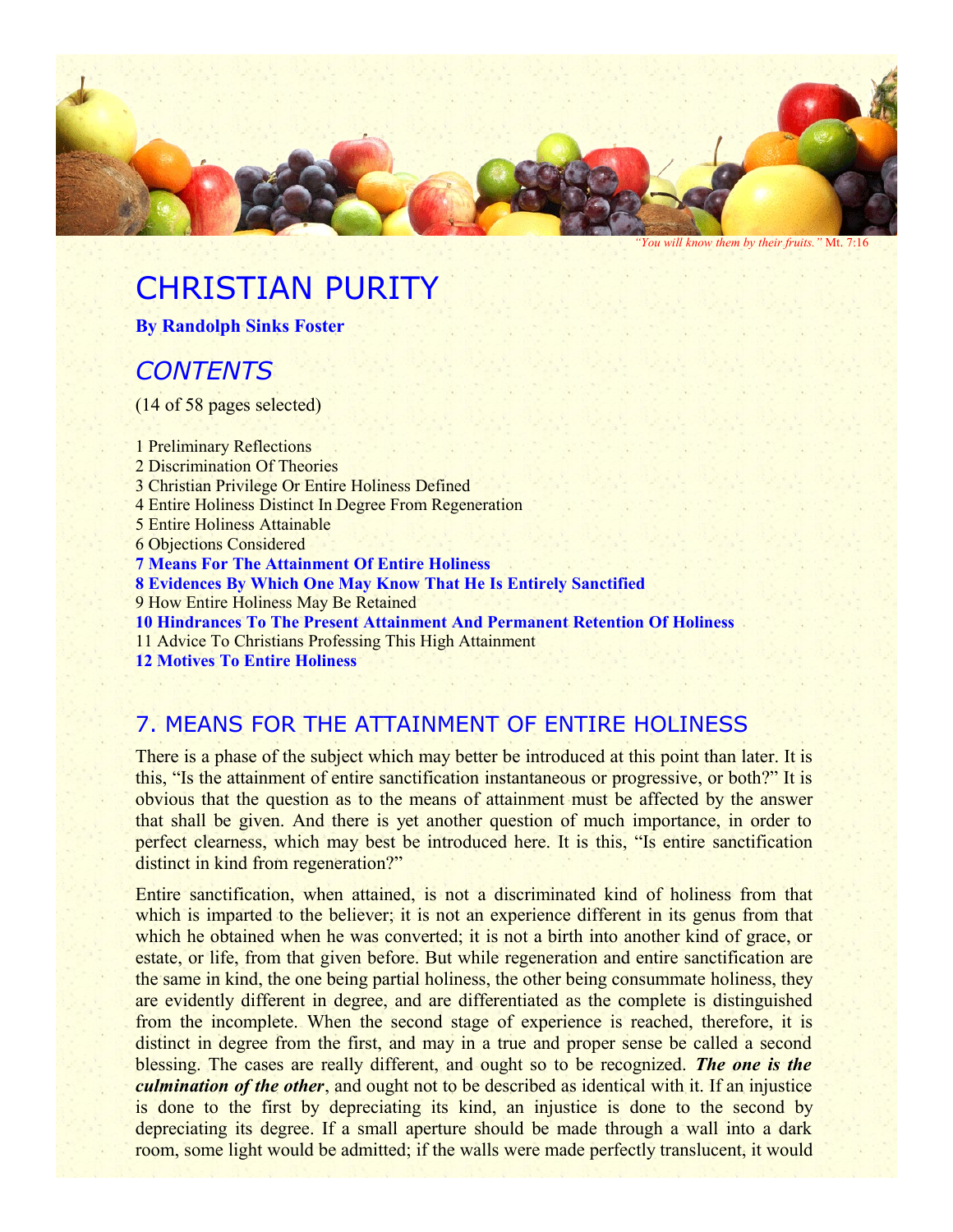be filled with light. In both cases there would be the same kind of element taken in, but in the one case it would be partial, in the other complete. There would be no difference in kind, but a marked and most important difference in degree. The second stage would be very distinguishable from the first. The blade differs from the full corn in the ear. It is the precursor of the corn, has the identical life in it which the corn has, and the corn cannot be without it; but it is not the corn. The end of the seed life is not the blade, but the corn.

It is a great mistake and a great wrong to ignore this obvious distinction. Most fatal would be the blunder if the farmer should harvest his corn blades. He might say it is the same as the corn, since it has the same life as the corn; but *the mistake would be disastrous*. Content with the blade, he might fail to obtain the corn. The answer to the next question will still further illustrate this point.

Is entire sanctification a *progressive or instantaneous work?* This, like the former question, has been greatly confused by indiscreet words and hasty and crude generalizations.

That there is growth in holiness, we cannot imagine any Christian doubts. That growth in holiness, from the degree of it imparted in regeneration, is progress toward the completeness of it in entire sanctification, we cannot conceive a Christian denying this with understanding. All real advances along a line in the direction of a point must be approximating the point. The stream that keeps ever widening and deepening is coming to be a river. The river in its flow must be ever nearing the ocean; but the point sought differs from the several points along the line of approach; the stream differs from the river; and the river is not the ocean.

Christian development differs from natural development, but there is some analogy. A seed contains a life, which when it germinates tends to maturity in a regular and fixed order of growth, and must pass over determinate and uniform stages, from the blade to the full corn, or fail and die.

If there is any analogy to this in the order of Christian development, it is not perfect. When a soul is born of God, its goal is holiness. The principle implanted in it is a principle of holiness. The seed has germinated; it is a living seed. Its life tends to the goal of maturity, but whether it will reach that point ever or today, depends not on the seed or any determinate order of growth. There is not in the life implanted the principle of necessary growth, which determines either that it must infallibly become consummate, or in what order of time it will reach perfection. It may be killed entirely, or it may be of starved and stunted growth, or scarcely grow at all, or it may be of healthy and thrifty growth, or it may spring from germ to ripeness with great rapidity, or it may in a single bound of life exhibit the full corn in the ear. In this it is only somewhat analogous to nature. Many conditions combine to determine the order of development both in nature and in grace. The seed must have a perfect living germ, or it will not grow at all; it must be placed in good and sufficient soil, or it will wither and die before it comes to ripeness; it must have light and warmth and rain; it must be protected from violence and encouraged by cultivation. The seed may be good, but if any of these other conditions be wanting it will bring forth either no fruit, or small fruit, or late and imperfect fruit, when it comes to the reaper's bosom. We think in all these respects the analogy holds substantially, and must hold, therefore, that the way to the end, or full corn in the ear, in the spiritual as in the natural, is along the line of growth; it is reached by and not without progress; it is growing up into Christ; it is first babes, then men; it is going on to perfection; it is hungering and thirsting and being filled.

We have no favor for the sentiment that growth in grace is not growth toward entire holiness.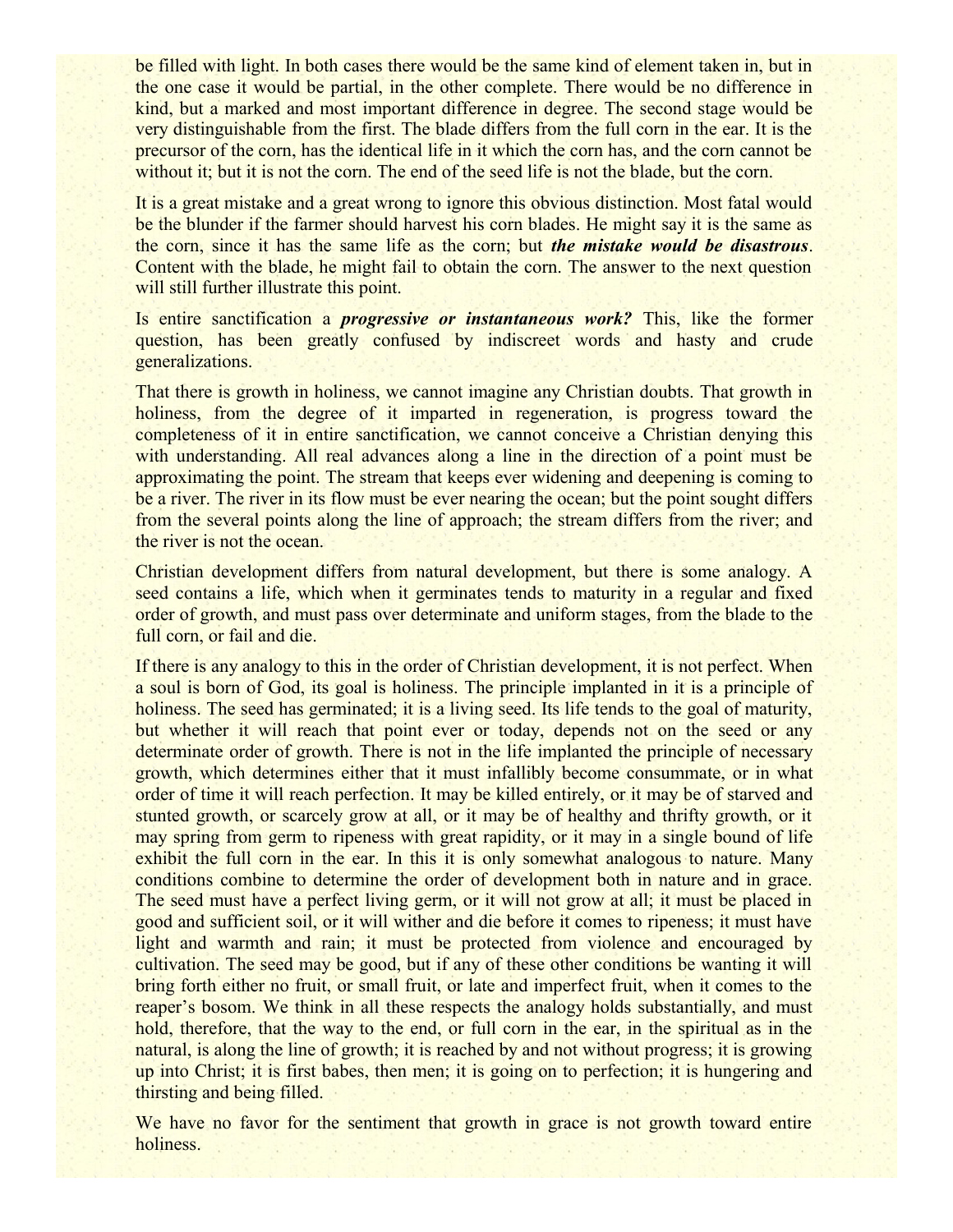Every earnest and thrifty Christian is advancing directly toward the goal of that great experience. So taught Jesus and the Apostles:

*"Wherefore, laying aside all malice, and all guile, and hypocrisies, and envies, and all evil speakings, as new-born babes, desire the sincere milk of the word, that ye may grow thereby: if so be ye have tasted that the Lord is gracious" (1 Peter 2:1-3). "And besides this, giving all diligence, add to your faith, virtue; and to virtue, knowledge; and to knowledge, temperance; and to temperance, patience; and to patience, godliness; and to godliness, brotherly kindness; and to brotherly kindness, charity. For if these things be in you and abound, they make you that ye shall neither be barren nor unfruitful in the knowledge of our Lord Jesus Christ" (2 Peter 1:5-8). "But ye beloved, building up yourselves on your most holy faith, praying in the Holy Ghost, keep yourselves in the love of God, looking for the mercy of our Lord Jesus Christ unto eternal life" (Jude 20, 21).*

*"But speaking the truth in love, may grow up into him in all things, which is the head, even Christ" (Eph. 4:15). "Leaving the principles of the doctrine of Christ, let us go on unto perfection" (Heb. 6:1).*

But conceding all this, and dissenting with any, if there are such, who deride the doctrine of progress in holiness, or *progressive sanctification*, we fear that many just at this point miss their way.

If the work of entire sanctification may be the end of a line of progressive sanctification, they infer that it cannot be instantaneous. This, we doubt not, is a dangerous mistake. A traveler may reach a point which lies near him by going round the globe to get to it, and every step he takes may be precisely along a line that will bring him to it, but the long journey will be a great waste of time and force. He might have reached it by a single step the day he started. We doubt not it is so in this case.

There is no intelligent Christian who does not believe that advances in ripeness and holiness may be more or less rapid, varying from the slowest and most tedious, to the most vigorous and swiftest paces. This given, the problem is to find *the quickest possible attainment*. That the earliest possible attainment of the end is most desirable — is duty we must believe.

Moreover, it is important to remember that while earnest Christians are ever advancing toward entire holiness, they *will never attain it without specific effort*. If they reach the goal it must be by distinct and masterful faith, by great and special seeking, not by mere lapse of time and ordinary endeavor. No one will cross this Jordan at a common pace. He must smite the waters. He must be taken into the Mount. He must be apart and alone with the Master. His soul must feel its need so urgently that nothing short of immediate and complete salvation will satisfy its craving. It must no longer be content with progressive successes, or it will never come into this Canaan. The Gospel it will need and demand is one of immediate help. Woe to the messenger who, by his teaching, encourages delay by discouraging the hope of immediate victory. Entire holiness, not at death, not at the end of a long journey, not by slow growth, however possible it may be, and even certain, but entire holiness now, the privilege and duty of all believers, we must hold is the doctrine of God, and the doctrine which needs most to be urged upon the Church which is His bride.

We hope, reader, unless you have already entered and become a dweller in the land, that you are now anxious to "pass over." But if it should be that, like Reuben, and Gad, and Manasseh, you have been content to settle down on this side of the Jordan, finding it a goodly and pleasant country; and if, even yet, you should be satisfied to remain here, because "of its fertility" and abundance, we trust you will remain content no longer. Goodly, and pleasant, and abundant as you have found "Heshbon," and "Gilead," and "Bashan" — more glorious by far than Egypt — places of delightful rest from the toils and dangers of the wilderness; yet they are not the promised inheritance; their richness and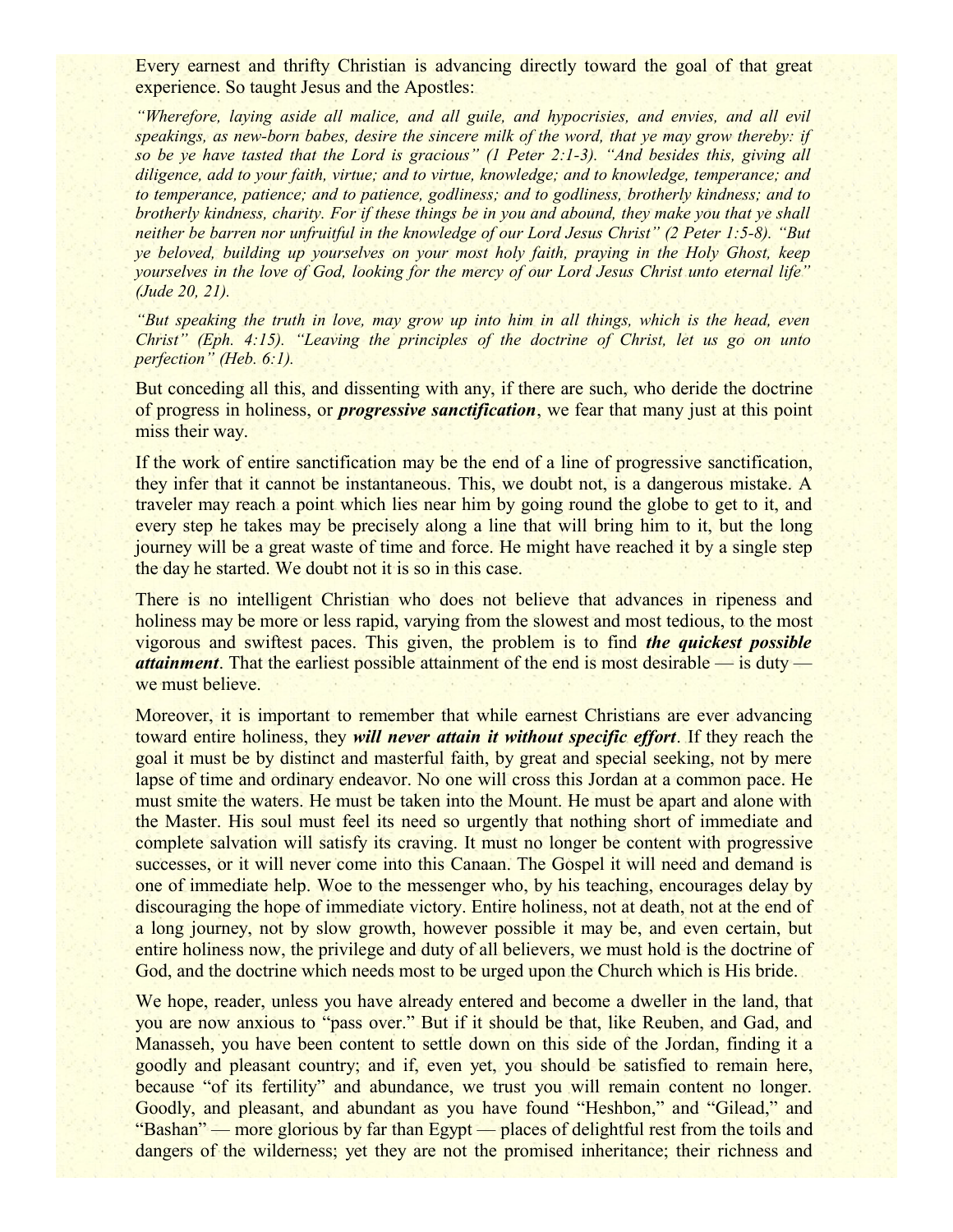fertility is not the exuberance of the heritage of God's people; they abound not with the "figs and pomegranates and clusters" of the covenanted possession; they are not as "Hebron" and "Bethel," as "Eshcol" and "Beulah" — as that "Hephzibah" in which the Lord delighteth, "and which floweth with milk and honey."

Thank God, some have gone over, and are marching through the length and breadth of the land; many are going over; and many more are looking wishfully after their brethren, who have courageously advanced and taken possession. O that there may be a general movement, a simultaneous uprising, and shout of "onward" among the "sacramental host."

It is universally well enough known that faith is the condition; but where assistance is needed is, at these points; What is faith, and how may it be exercised? How often have we exclaimed, and how often have we heard others, with agonizing distress, exclaim, when exhorted to believe, to exercise "simple faith," What must we believe? How can we believe? This common, we had like to have said universal, exclamation indicates where the true difficulty lies.

While we point out certain things to be done as *aids to faith*, let it be remembered that these things are not supposed to be either meritorious, or performed or performable in our own strength. We can do nothing without gracious aid; we distinctly attribute all our power to work, in the way of seeking, to a gracious ability bestowed upon us, and so acknowledge whatever is done to be of grace. But as we are dependent upon grace for ability, so grace is always furnished for our use, and we need never be in any want. Thus distinctly acknowledging the whole to be of grace, we shall now state what by the aid of grace we are to do as coworkers with God: "Working out our own salvation with fear and trembling, while He worketh in us to will and do of his own good pleasure."

Faith, in order to its exercise, presupposes the knowledge of sin, and sorrow for it; the knowledge that there is a Saviour, and a readiness to embrace him. The following advices are intended to assist you to find out the way more clearly:

1. And first, endeavor to have *a clear and distinct view* of the thing at which you aim have the mark definitely in your mind. How shall you obtain this definite idea? By reading, (particularly the Scriptures,) conversation, meditation, and prayer. With sincere desire, and humble prayer, you will not need to linger long; the discovery will be made.

By far the best means at this point is earnest prayer. The Holy Ghost alone can furnish the light you need. He shines most brightly in the praying soul. He best reveals sin. He most clearly presents the remedy. "He helpeth our infirmities." Linger at the gracious throne until you comprehend clearly the precise point you aim at. If we would avoid sad and hurtful blunders, great and earnest painstaking will be required here. Delusion and sin will inevitably follow hasty generalization, and the last state may be, nay, will be, worse than the first.

2. And now, having obtained a clear discovery of your privilege, in the second place, *endeavor to realize your need*. If you have no sense of need, you will assuredly make no progress. If, with them of Laodicea, you say, "I am rich, and increased with goods, and have need of nothing," — I have religion enough, I see no special reason for making so much ado about the matter, — if such, or any thing resembling this, is your feeling, you will not soon occupy advanced ground. Seek to realize your wants. But how shall you do this? There is but one way. O that we could prevail upon you to be faithful here! Taking the twin lamps of truth, the Bible and conscience, with sincere prayers for the guidance of the Holy Ghost, make that diligent search which the importance of the case requires.

Be candid with yourself. Make no extenuation, no apology, use no tenderness on yourself. Ferret every recess thoroughly; probe to the bottom; pass through every chamber of your soul; search it through and through, with a determination to know your case, to look at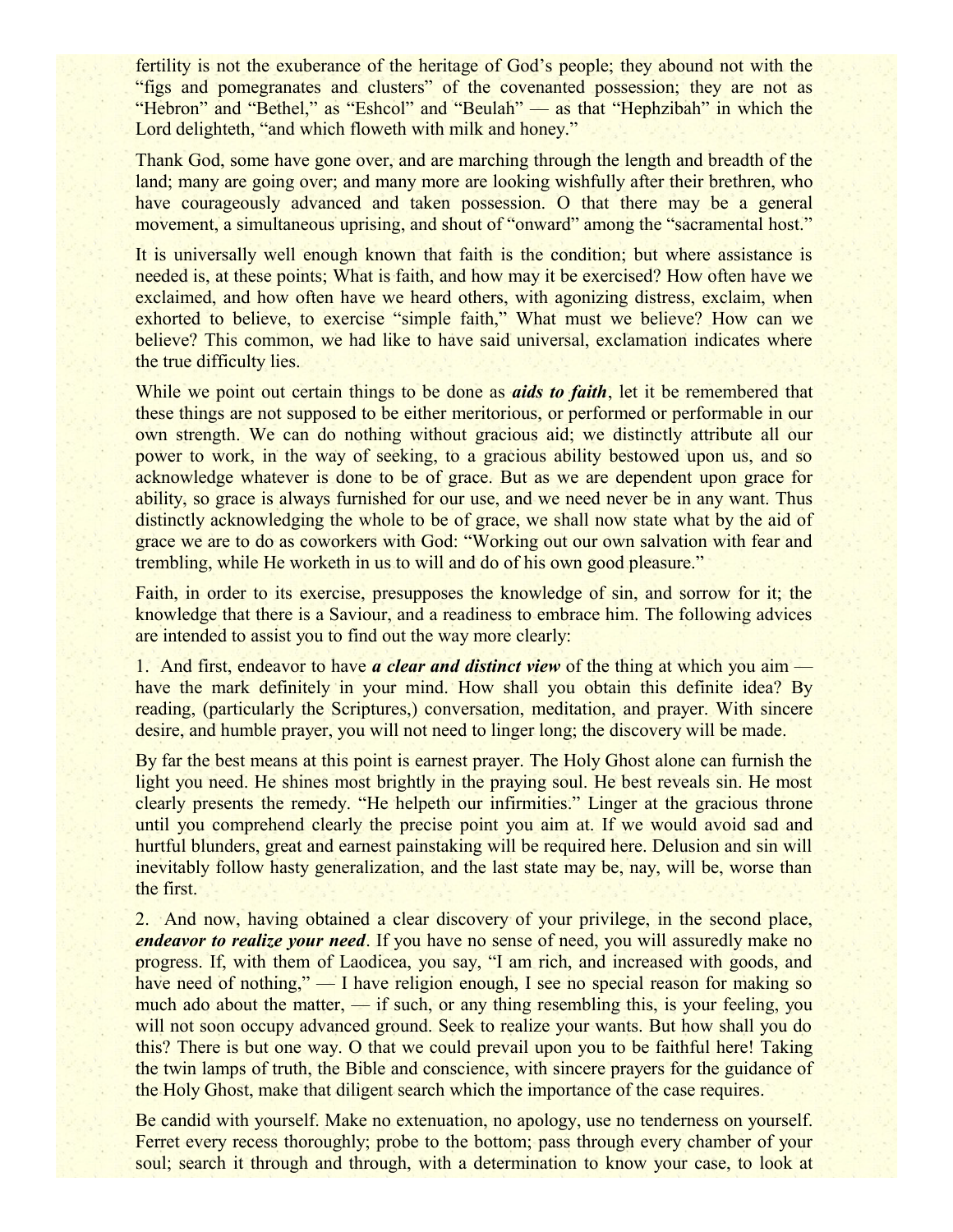yourself stripped of every disguise. What do you find? Are there no idols in the sacred temple? No "images of gold?" No "Babylonish garments?" No concealed "spies"? No pride, no envy, no jealousy, no anger, no malice, no undue love of the world, no undue desire for the praise of men, no improper ambition? Does God possess your heart without a rival? Are you wholly the Lord's? O for faithfulness! Would you attain to holiness? Linger at this point. Have no mercy on yourself, be resolved to know the worst! You may have such discoveries as will astonish and distress you; still, make a diligent search. What is your example? Is it all that a Christian's ought to be? Do you daily exhibit, in the family, in the social circle, in your business, everywhere, those fruits which should adorn the Christian character? What is your influence? Is it, so far as it is under your control, always decidedly and undividedly for Christ?

And upon this point let us add, that this discovery of your destitution of holiness and sense of want should be accompanied with the deepest contrition and self-abasement penitence for having so long lived beneath privilege, below duty. If the work of forgiveness is preceded by godly sorrow as well as confiding faith, so also is the greater and still more glorious work of holiness; a sorrow, it may be, not attended with the same bitterness, and doubt, and fear, which usually follows initial repentance, but needs quite as much, aye more, of grief and self-abnegation to obtain. And what more can be necessary to gain this penitence than a discovery of facts? Surely, when we see ourselves our hearts will melt within us. We shall see, nay, we shall feel, 'Tis worse than death our God to love, and not our God alone.

3. Having thus obtained a distinct view of holiness, and having made a discovery of your own wants and defects, and remaining sinfulness, you have gained an important point. The next thing to be secured is willingness. *Are you now willing and desirous to be made holy?* It is possible for a man to perceive his sins, and yet be unwilling to give them up. Many do this. How is it with you? Are you now willing to give up all your idols, to "cut off right arms," to "pluck out right eyes," to put to sacrifice dearest and most cherished indulgences? Look well to this! How vain to expect, or pretend even to desire, salvation from all sin, at the same time that you are harboring some in the heart! Would you be holy, you must make up your mind to the crucifixion of every sin; the very last must be surrendered, and given to the cross and spear.

Holiness! Are you willing to receive it, with all its consequences, of watchfulness, and sacrifice, and self-denial, and entire devotion of the soul and life to God? Not only are you willing, thus to be freed from sin, and to take the responsibility of holiness, but are you desirous to do so? Is it the supreme wish of your heart? Are you willing, in proof of your sincerity and preference, to accept it in lieu of every thing besides?

4. Still further; it is not only needful that you become willing and desirous upon the subject, but you must likewise come to the *firm purpose and resolution* that through grace you will be holy; that you will never rest short of this state; that at all hazards you will persevere, and never cease the effort until you attain. If you find it difficult to form the purpose — if there is discernible a remaining feeling that, if you should not immediately succeed, perhaps you may give up the struggle — pray and agonize, for the victory here; never rest until your mind is determined. Nothing great can be accomplished without resolution. An "unstable" or "double mind" cannot prosper. Be firmly resolved, therefore, that you will contend for and claim your privilege — that you will attain.

Some commence seeking God, or engage in the pursuit of holiness, without a decided purpose to succeed. They have a will to commence working, but not a will to do all that may be necessary, to make all the required sacrifices, to persevere through every opposition. This may be your case; if so, stop short, and resolve firmly, irrevocably, that from now on you will be for God wholly.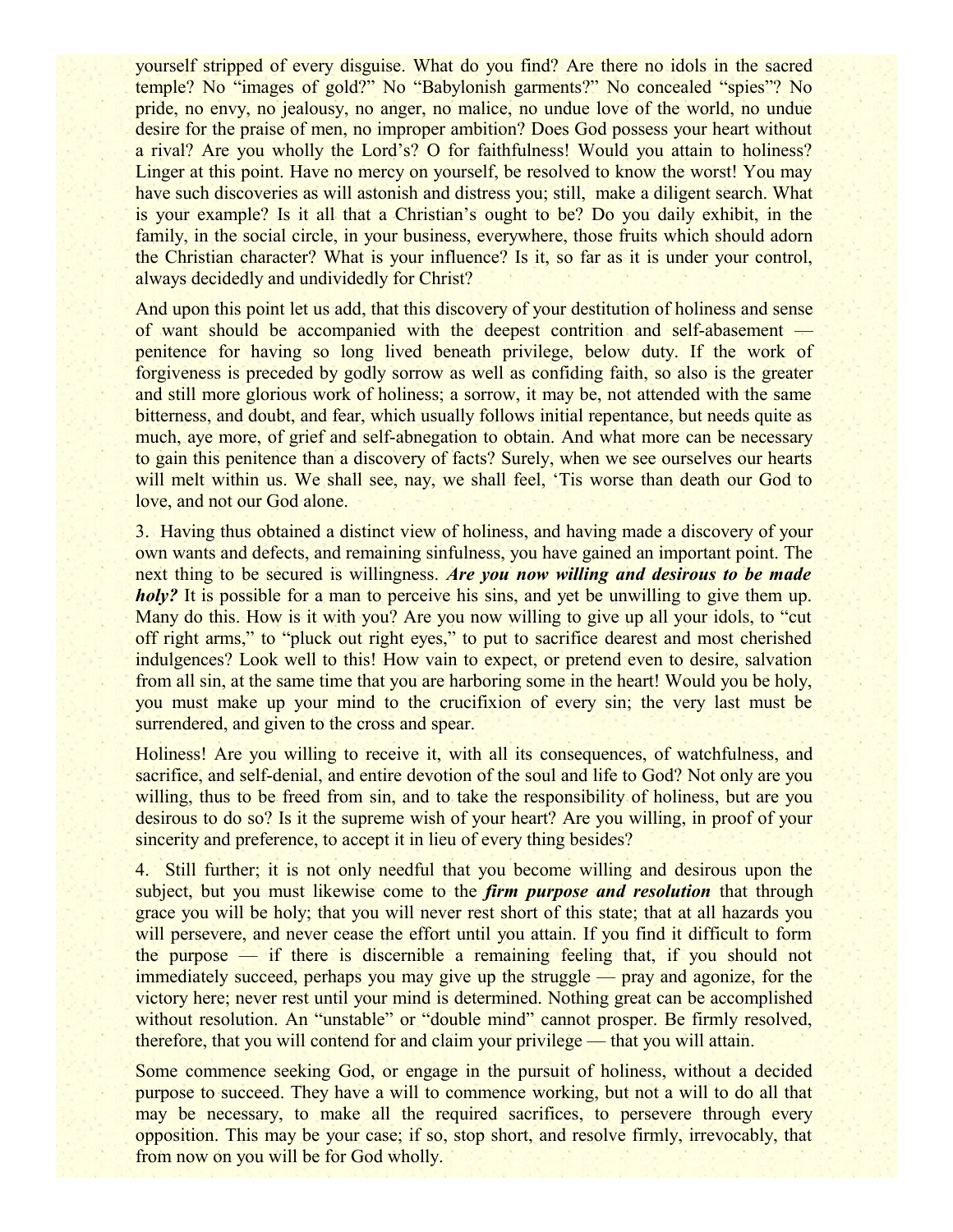The work of resisting and sin-crucifying every improper desire, being entirely for God will meet with opposition, strong opposition; a feeble purpose will soon yield; the soul will relapse into its former state. The work will not be accomplished; not because it was impossible, but because there was not the requisite resolve. A man is dying of a tumor; he wishes it removed, and goes to a surgeon; but the knives intimidate him — his resolution fails; he returns home with the fatal tumor still upon him. Would you be holy? Learn by this illustration the value of resolution; resolution that will not cower when the knife is laid to the heart to amputate its idols!

The purpose now being formed, *the next point is entire consecration* — the giving up of yourself to God — your soul, your body, your time, your talents, your influence, your all; withdrawing all from the world, and from sin, and from self, and giving all in complete sacrifice to God, to be His, and His alone, forever. Will you do this? Examine yourself carefully in this way.

Are you willing to devote all, entirely, forever, to the Lord? Holiness implies this: if we are not willing to make the consecration, we are not willing, and hence not ready, to receive holiness. Here, again, you will need grace to enable you to make the consecration. You cannot do it in your own strength. You will need to pray, and look to God for the assistance of the Spirit. Thus doing, bring forth every thing separately — yourself, your family, your reputation, your property; and, with all sincerity, relinquish all claim, and surrender the whole to God, to use and enjoy them only as He directs, and with reference to His glory; never to withdraw again what you thus solemnly covenant shall be only His. Will you now do this? Is this your mind?

A word more upon this point: *consecration is not sanctification*, it is a part of it. Consecration is your work, God giving the requisite grace; when it is complete, entire sanctification, which is the work of the Holy Spirit, must immediately follow.

But more particularly, **What is consecration?** It is the entire dedication of the whole person to God; in other words, — the complete subordination of the human will to the Divine will, complete acquiescence in His will, and reference in all things to His glory. It does not imply that we retire from the world; that we give our whole time to religious exercises; that we withhold fellowship from others; that we give our entire thoughts, affections, and efforts to technically religious duties; such a thing would be impracticable in this world, would conflict with the expressed will of God, and would be itself therefore sinful. We have business to do, to provide for our households and to enable us to gain property wherewith to do good; our thoughts may be given to this; we have families and friends, we may love them, and minister to them, and enjoy them; nay, these things are a part of our duty. By consecration to God, therefore, we mean simply a supreme reference to the will and glory of God in all things; using and enjoying all as He wills we should; disclaiming any rights that conflict with His rights; pursuing such business, and in such manner, as from our best light we believe is according to the will of God; using all the proceeds of our labor precisely as we believe God directs; loving those objects, and in that degree, which He approves; doing those acts which will be for His glory; living in the world, but living for God.

6. Have you a definite view of holiness? Do you realize your need of it? Are you willing to receive it? Is it your desire and purpose to persevere until you obtain it? And, in order thereto, do you realize a readiness to give up all to God, in entire consecration? If this should be your mind, one thing more and the work will be done; "Believe in the Lord Jesus Christ, and thou shalt be saved."

*Faith is the only condition* upon which the blessings of the Gospel are offered. "Justification" is by faith; "regeneration" is by faith; "sanctification" is by faith; "glorification" is by faith; by faith as the instrument, and by the blood of Jesus as the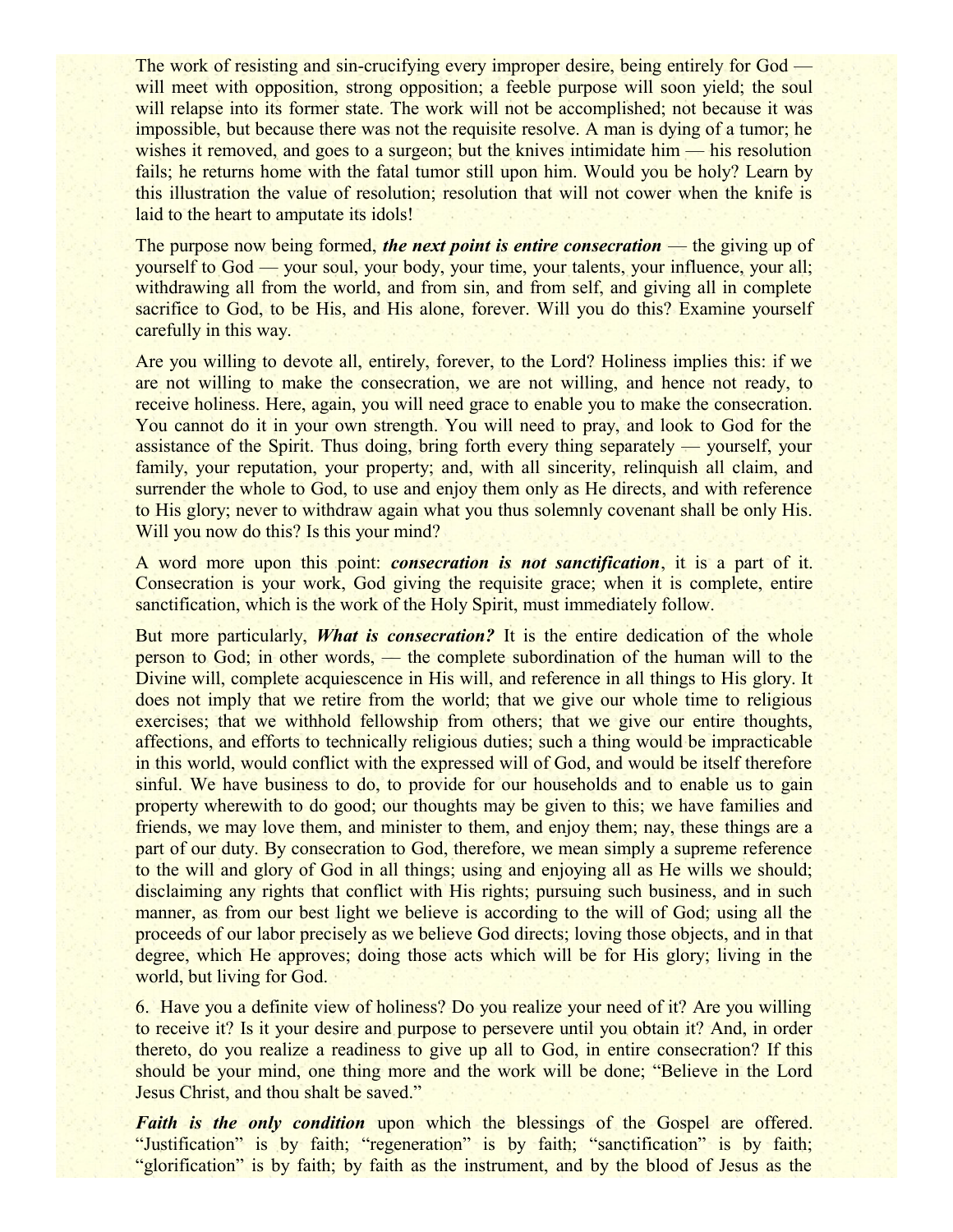merit, and by the Spirit as the agent. Whenever faith is exercised, the work will be done. The preceding advices are only prescribed as means of assisting, as co-operating with the grace of God to bring the mind up to the point of faith, to prepare us for this saving exercise. And let it not be supposed that a long process is necessary in order to this preparation. With diligent application, and by Divine assistance, the work may soon be accomplished.

It may be important to be still more explicit at this point. Faith includes the ideas both of "belief and trust," and exists in various stages.

- 1. A general belief in Christ, as the Saviour and sanctifier;
- 2. Belief that He is able to sanctify you;
- 3. Belief that He is willing to do it;
- 4. Belief that He is able and willing to do it now, not tomorrow;
- 5. Belief that He has promised to do the work, and that His promise will not fail;
- 6. Belief that if I now have faith, He will now, this moment, do it;
- 7. Reliance, or trust in Him now, this moment, to do, accompanied with a belief that He doeth it.

Note well, that He now, *when you believe according to His promise*, doeth it; not a belief that it is done, but, accompanying my faith, it being a sound faith, that He doeth the work. An error has gained considerable prevalence, and has wrought not a little evil, in relation to this very subject the faith which brings the sanctifying grace.

It has been indiscreetly said, "We are to believe the work is done, and it will be done." Persons seeking the blessing have been told that they must believe they are sanctified, and they will be sanctified. What a misfortune that so great, so dangerous an error should be taught, in connection with so important a subject! What a manifest absurdity; Making our sanctification to depend upon the belief of an untruth; namely, a belief that it is now wrought, in order that it may be wrought! This is a great delusion. It is not the doctrine of the Bible. It is not, and never was, the doctrine of any branch of the Church. Some sincere and honest Christians have fallen into this delusion without perceiving its absurdity; and it has gained considerable currency. We trust it will no more find place in the language of the friends of this glorious doctrine.\* *(Regrettably this was a vain hope. Books containing this are still read. See Phoebe Palmer on the "Dancing with Ichabod" page. This early notion has even influenced some on this website. In choosing healthy excerpts, I have had to be very discriminating indeed. ES)*

*The stages of faith* immediately at the point of entire sanctification, and just before, and right after it, may thus be described. And let it be remembered, that when the exercise of faith takes place, it is not a mere intellectual calculation; it occurs when the soul is travailing for sanctifying power; when it is groaning for deliverance from distressing sinfulness; when it is giving up all to Christ; when it is feeling that "it is worse than death" its God to love, and not its God alone"; when it is purposing to claim and obtain holiness, no matter what. That is the state of the soul; it is now agonizing at God's altar; it is pleading for salvation, looking at the promises; the Holy Spirit is helping, imparting illumination, and strengthening the faltering faith. Now comes the moment when sanctification is about to be imparted. Now the soul believes it will be done; taking firmer hold of the promises, and looking steadfastly upon the atoning sacrifice, now the intercessor, it believes it is being done; the refining fire touches it, "as the coal Isaiah's lips"; it yields, it trusts — the work is done; and now the soul, sanctified, believes it is done, and rejoices in the rest of faith. The belief that it will be done, that it is being done, is the trust which brings the blessing; the belief that it is done follows after. They are each distinct, though all may occur in the interval of a moment.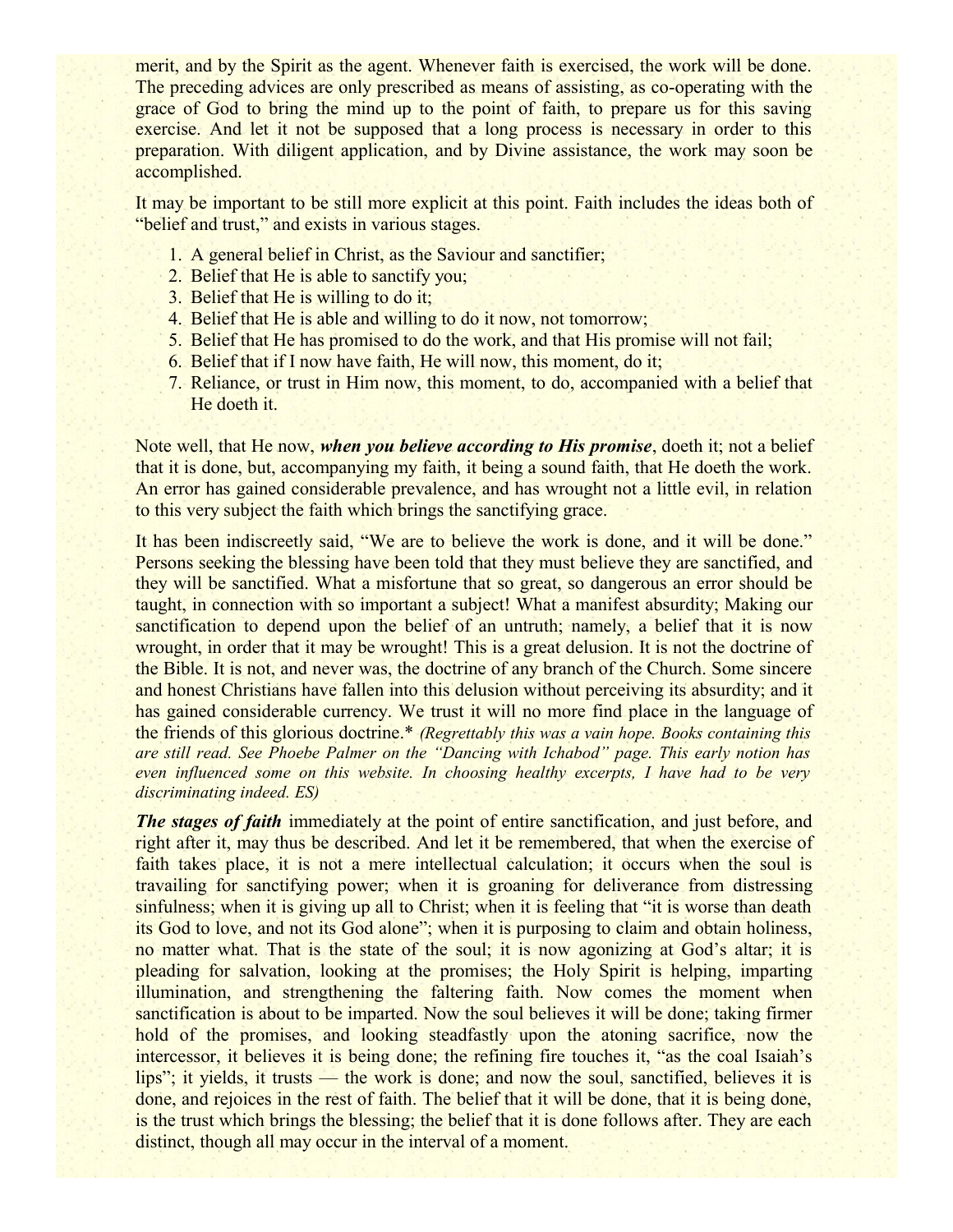After noticing one more abuse we shall close the present chapter. The abuse to which I refer is, the rendering a profession of sanctification a condition of its attainment. Let those who are clear in the enjoyment of holiness declare it with becoming meekness and humility; if there is any need, when they are satisfied of their attainment, let them be advised to make a public confession. *But let no man be urged to make a profession*, the truth of which he does not know with certainty, and which he even doubts, with the hope that profession under such circumstances will benefit. It may fasten delusion upon him, but cannot bring sanctifying grace. If you are sanctified, evidence is when it will be to the glory of God, and in a manner befitting so high a state. If you have almost attained, so as to think perhaps you are entirely sanctified, confess so much, and look for more. If you desire to be entirely sanctified, confess your desire, and contend for the witness. But never fall into the delusion that you must profess beyond what you are persuaded is true. (that is -be HONEST!!! ES)

It is implied, of course, in all the foregoing advices, that during the time this struggle is going on, whether a longer or shorter period, you are attentive to all the means of grace, particularly prayer, reading the holy word, attendance upon the sacrament of the Lord's Supper, meditation, conversation with those who may be able to give advice, perusing books on the subject, and all other means, public and private, such as God is wont to own and bless. These things must be done until we attain, and after we attain. But let us beware that we fall not into the error of depending on forms and means. There is no doing without them, but in themselves they are nothing. They are to be received only as aids to saving, to sanctifying faith; as scaffolding about the firm wall of confiding trust. But our only help is in God, who gives effectiveness to means.

No distinct chapter has been assigned to the agency of the Holy Ghost in the accomplishment of this great change. But this is not because we esteemed it an unimportant point; on the contrary, we hold it to be a cardinal truth. The Holy Ghost is the great agent in the regeneration and sanctification of souls. His power alone effects the change. Do not lose sight of this. Do not fall into the delusion that what you do will effect the work. What you want to see is, that in you there is no help; that so far as making yourself holy is concerned you can absolutely do nothing — that this work is of God, entirely. Here, means do nothing: they only bring you to God, and He sanctifies; without them you cannot come to God, and unless you come He cannot sanctify; but your coming does not sanctify, it brings you to Him who does. You employ the means only to bring you in contact with the agency.

*It is the fire which refines the gold.* Men dig it from the earth, and bring it to the crucible. If it is not put in the flame it will not be refined. The fire does not refine the gold unless it be brought; the bringing does not refine; it must be brought, and the fire must exert its power upon it. The soul is not sanctified by means, nor in the absence of them. The means are necessary to bring it to God; when it is brought, God does the work. Remember this, seeking soul; and now, having employed the means, expect God to touch you, and accomplish His promise. Look now away from means; look away from self; trust in Him; yea, trust now! Fall at his feet, and He will make thee whole!

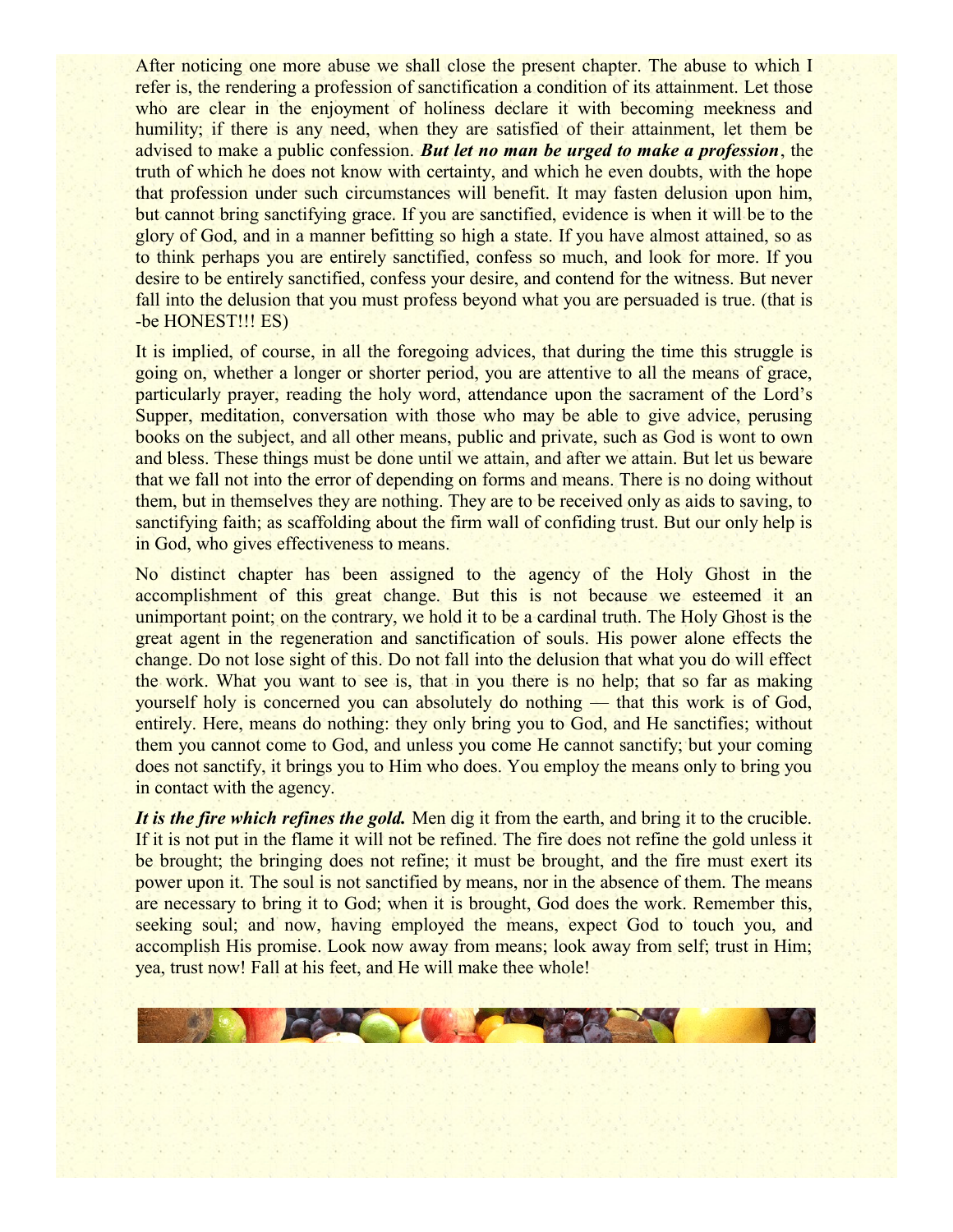#### 8. EVIDENCE BY WHICH ONE MAY KNOW THAT HE IS ENTIRELY SANCTIFIED

How may one know, after he shall have employed the means prescribed in the foregoing chapter, that they have been effective — that he has attained the object of his desires?

This is obviously an important question, contemplated in whatever light it may be viewed. To any who may be anxious upon this great subject of personal holiness it must be invested with peculiar interest. In the goodness of God, we are so constituted that we cannot rest short of a reasonable certainty in matters we consider important. Doubt torments before the time; uncertainty generates despair; suspense, who can bear! But bad as uncertainty is, it is better than false security! Better to be disquieted than rest upon a volcano! Unrest is preferable to slumbers beneath the avalanche!

In calling attention, therefore, to some of the evidences upon which one may conclude himself to have attained unto the experience of holiness, and in which he may securely rest, we hope to accomplish two objects. First, to prevent security upon false grounds; and, second, to encourage and lead forward trembling faith to solid rest; so aiding to convince the deluded, and comfort the sincere; to rebuke the hypocrite, and build up the true, but hesitating disciple.

*Every stage of religious progress* has its distinctive marks, and may be ascertained with great certainty by giving heed to these. The incipient work of the Spirit, conviction for sin — asserts itself in an unmistakable manner; penitence has its infallible signs; justification is accompanied with its appropriate witness; entire sanctification is not without proof.

One may be a child of God, possibly, without a clear and definite witness to himself; nay, we doubt not, this is so in some instances, but such cases are not common, and may generally be traced to some peculiarity of the mind itself, or to untoward circumstances.

As men differ in natural traits, habits of mind, education, and physical health, their spiritual experiences may vary; but, with few exceptional cases, a genuine experience will not fail to be supported by sufficient proof. The manner and time of the great change will not always be manifest; but the fact, as a rule, will be unquestionable.

Religious experience is authenticated to the mind in two modes: First, inwardly, by the witness of the Divine Spirit conjointly with our own spirit. Second, outwardly, by the external manifestations the fruits of the life. Where these are found coexisting, there will be but slight probability of delusion. The great danger is unfaithfulness in applying the tests. Under most unfortunate teaching some are hurried on to profession without a clear understanding of their own case, and perhaps, in some instances, against their own convictions, with the vain hope that it will do them good; and having made profession, under the influence of pride, and a vague conception that it will in some way help them, they are induced to continue it; meantime they give sad proof to themselves, if they would observe it, and to others, who will not fail to see it, that they are laboring under a fatal mistake. If this is so with regard to regeneration itself, it is much more likely to be so with respect to entire holiness...

*When entire sanctification takes place*, it will be evidenced directly and indirectly.

1. Directly, by the joint witness of God's "Spirit with our spirits" that the work is done. Where this witness is given, it is conclusive and complete. Other testimony is only required to assure us that we are not mistaken in supposing this. When it is certain God's Spirit attests a work, that attestation needs no further corroboration. The doctrine of the direct witness of the Holy Spirit together with our spirit needs no vindication here, it is clearly a Bible doctrine. "We know that He abideth in us by the Spirit which He hath given us" (1 John 3:24). "The Spirit itself beareth witness with our spirit, that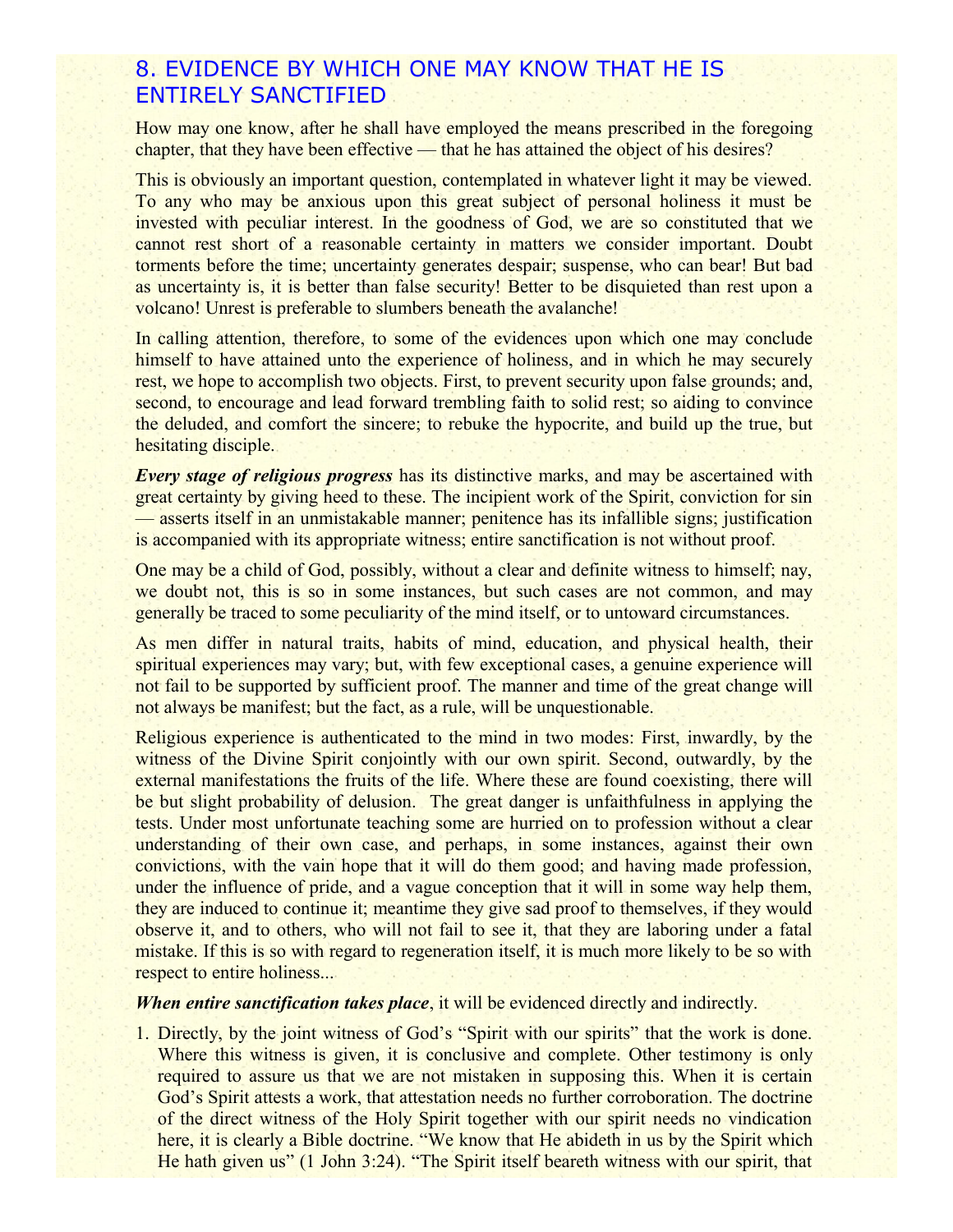we are the children of God" (Rom. 8:16). "We have received, not the spirit of the world, but the Spirit which is of God; that we may know the things that are freely given to us of God" (1 Cor. 2:12).

"He that believeth on the Son of God hath the witness in himself" (1 John 5:10). "For God hath not given us the spirit of fear; but of love, and of power, and of a sound mind" (2) Tim. 1:7). There is no dispute as to the fact, that the passages cited teach the doctrine of the witness of the Spirit. There is, however, a question as to whether they refer to a justified state alone. This has come to be a point of so much importance as to require more detail.

There is no doctrine of the Scriptures more difficult to formulate than this of the witness of the Spirit, so as to make it clearly understood in what precisely it consists of, and how it is rendered and understood.

This much we may say, the method of the Spirit's witness we do not conceive to be by outward signs. It may be accompanied by such, but is not ordinarily; not by an audible voice, not by a visible manifestation, not by a palpable touch, not any thing of this kind; and yet the witness is direct and assured, as much so as if it were accompanied with outward manifestations. It is a consciousness wrought in the soul that a change has been made.

One may be ready to exclaim, "How can these things be?" This is no new question. One of old, and he a ruler in Israel, propounded it to our Saviour, not, indeed, concerning the witness, but concerning the work itself. We borrow our Lord's answer: "The wind bloweth where it listeth, and thou hearest the sound thereof, but canst not tell whence it cometh, and whither it goeth." The fact you cannot question; the way it is done is a mystery. The manner of one spirit's communion with another spirit is shut away from our knowledge, but the fact of such communion is a matter of undoubted experience; the mode of the contact unknown, but the thing itself a part of consciousness.

But may one rely upon the witness here indicated? Is there not great probability of mistake? Take the blind man, whose eyes have been sealed in darkness for a life-time; whose sightless eyeballs have rolled in rayless night; who, amid outward things, has groped his cheerless way for half a century, ever wondering what they were, what their appearance, what the beauties of color and form of which others spoke: take him out amid the splendors of the starlit sky, where millions of resplendent worlds bewilder the gaze; or lead him to the forest, or the mountain, or the river, or the ocean; or to gardens of flowers, or galleries of art; suddenly lift the veil: will he know the change?

Open, among the ravishing strains of a cathedral choir, the ears of one born deaf; will he know it? Quiet the sufferings of the child of affliction, who has spent sleepless nights of pain; bring glad tidings to the broken heart; pour joy into the bosom filled with sorrow; hush the storm to the tempest-beaten voyager; lift the burden from the shoulders of the fainting; will they know it? And shall it not be known when the Spirit bears witness with our spirits that we are become children of God? When the heart that was broken is bound up? When the heart that was dead is made alive? When the heart that fainted under the burden of sin, and trembled at the impending wrath of God, is lifted up, and beholds, by faith, a smiling Saviour? If the watcher knows when midnight is past, the sailor when the tempest subsides, surely the soul shall know when the morning of peace breaketh, and the storm of guilt is hushed!

But how shall one discriminate between the witness of the Spirit in justification and entire sanctification? The Spirit is given when we are justified; what more may we expect when we fully attain at the time holiness is brought in? When he is entirely sanctified, the same Spirit bears witnesses again, just as He did before; but now it is to another fact, not that he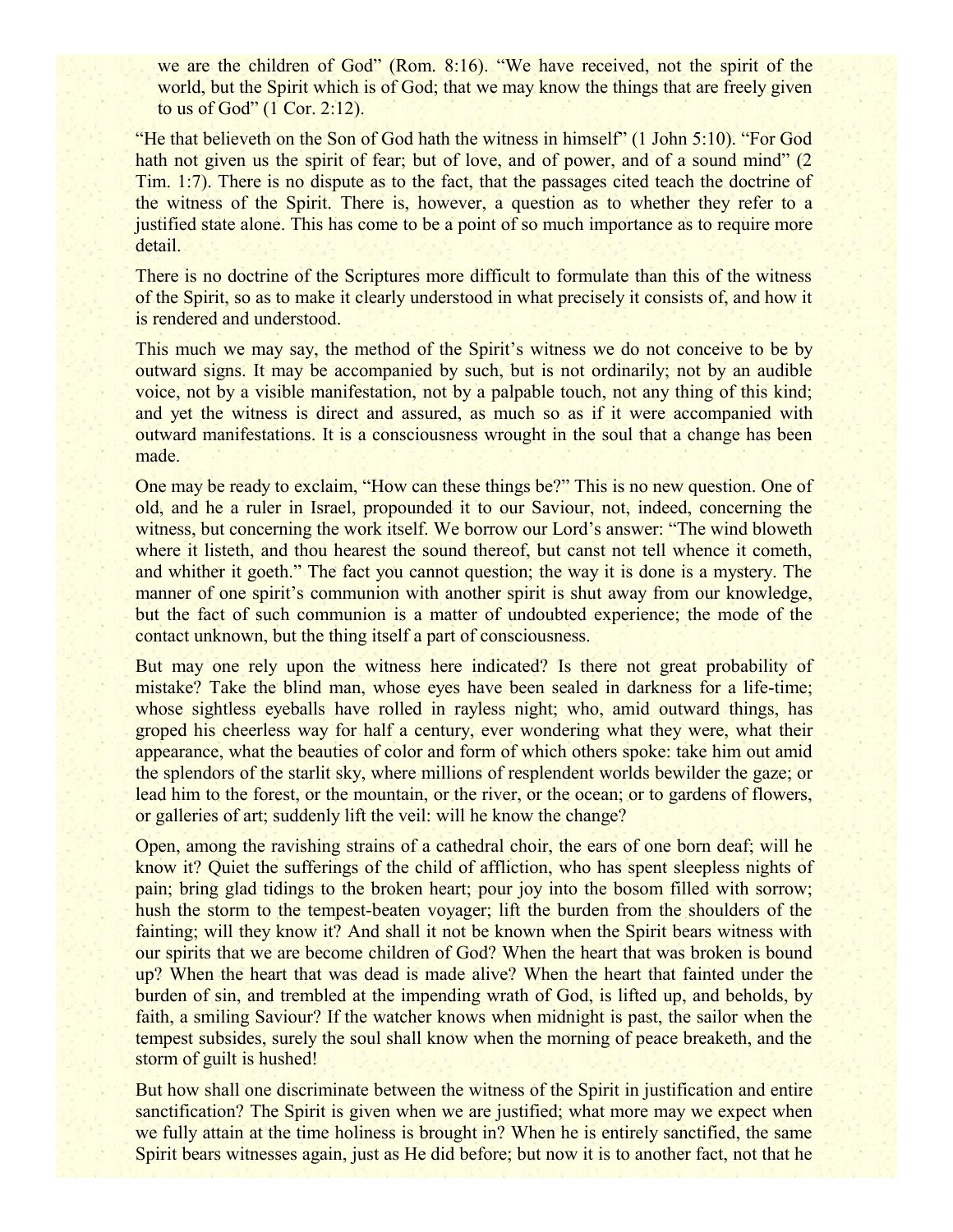is pardoned, but that he is entirely sanctified. And if the former change was known to his own consciousness, so also will this latter be. Thus the Spirit witnesses with our spirits to our religious state whatever it may be, whether of justification merely or entire sanctification.

In this connection, and before we pass on to consider the fruits of this state distinctly, we may say a word with respect to the more general spiritual phenomena immediately attending it.

In *the moment of sanctification* the emotional experience is doubtless varied: some are exercised in one way and some in another; some have one class of emotions, some another. There is diversity of operation both with respect to the Divine and the human spirit. We may venture to suggest, however, some things very generally attending this wonderful change:

(1). It is, perhaps, generally immediately preceded and accompanied with *unusual illumination* of mind, imparting clearer and more distinct views of the atonement, the nature of holiness, and the depth of internal corruption.

(2.) This is associated with a *marked increase of faith*. The soul, favored with this glorious illumination, realizes a strength of faith at which itself is astonished, which claims the promises with a very certain assurance, and without wavering.

(3.) Attending this wonderful faith is an *immediate assurance given*, as above described, by the Divine Spirit, and attested by the soul, that sin is all gone and the soul is purified. This assurance amounts to entire certainty in the conviction of the soul enjoying it.

(4.) Then follows, in some instances, great joy and ecstasy; but this, I think, is not the general experience. Ordinarily the soul at this crisis *is filled with peace rather than joy*; simple rest, tranquillity, a sense of complete satisfaction, attended, in most instances, with almost no emotion, in exceptional cases only, with great rapture. The expectation of great rapture is common; this not infrequently leads to difficulty.

(5.) All this is accompanied with a *sense of the Divine presence*; of communion with God, and intimacy — a oneness that is peculiar to this grace; a feeling that God is all in all; a total abandonment of self and the creature, and a delightful acquiescence in the will of God, and calm repose upon Him.

And now, the soul being brought into this sense of union and communion with God, its life will be in Him, and this will be evidenced further by its fruits.

II. Hence we proceed to state, in the second place, that sanctification is evidenced indirectly by its fruits. "*By their fruits ye shall know them*," is a good rule; and we might, with great propriety, add, by your fruits ye shall know yourselves. There are certain fruits which proceed from sanctification, which must exist where that grace itself exists, as evidences of its presence, and certain other and counter fruits, proceeding from unsanctified dispositions, which must necessarily exist where it does not, as manifestations of its absence. Now these fruits, if carefully considered, must constitute a most important branch of evidence in the case.

By what 'fruit of the Spirit' may we 'know that we are of God,' even in the highest sense?

By love, joy, peace, always abiding; by invariable long-suffering, patience, resignation; by gentleness, triumphing over all provocation; by goodness, mildness, sweetness, tenderness of spirit; by fidelity, simplicity, Godly sincerity; by meekness, calmness, evenness of spirit; by temperance, not only in food and sleep, but in all things natural and spiritual.

Entire sanctification is a state of *absolute freedom from sin*, properly so called; it will, therefore, evidence itself by the absence of sin. Any sin, whether of the motive, of the will,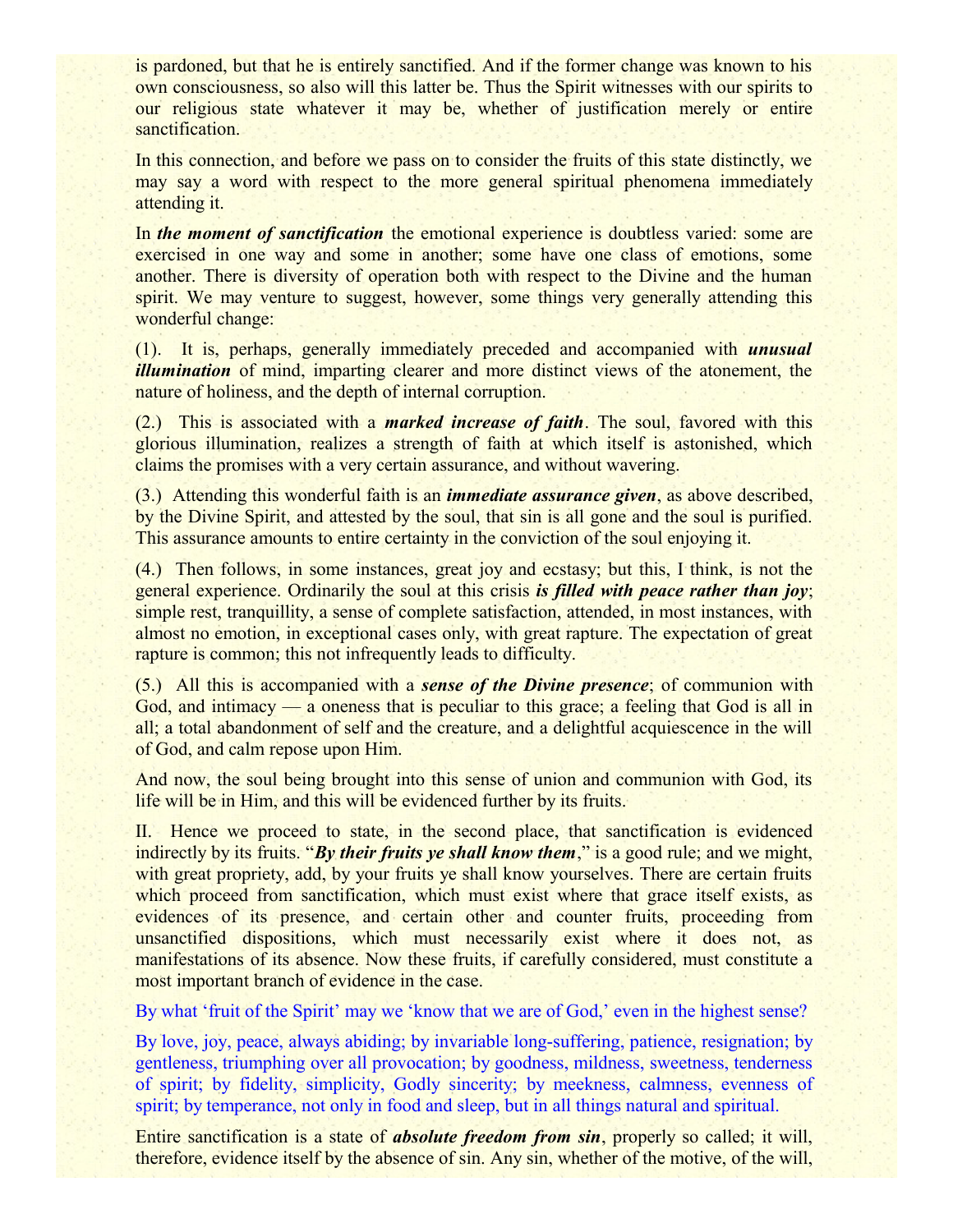of the desire, or of the life, negates its existence. To conceive of entire sanctification as coexisting with sin -properly so called, is to contradict yourself. Either it must be admitted that it is possible to men to be without sin and to live without it, or the doctrine of entire sanctification must be surrendered, for sin cannot be a constituent element of entire sanctification. Man as man is, and must continue to be while in the body and when out of it, a finite and limited being in all his powers. But finiteness is not sin; limitation of perfection is not unholiness. There is no need that he should remain contaminated by sin. Here is good and plain ground upon which to test ourselves; and with sincerity and care we shall be very likely to arrive at the truth. Are your motives pure? Are your intentions in harmony with the will of God? Your desires single? Your acts holy, according to your gracious ability? Are these things so without interruption?

*Your tempers.* How are they? Do you become impatient under trial; fretful, when chided or crossed; angry, revengeful, when injured; vain, when flattered; proud, when prospered; complaining, when chastened; unbelieving, when seemingly forsaken; unkind, when neglected? Are you subject to discontent, to ambition, to selfishness? Are you worldly? Covetous of riches, of vain pomp and parade, of indulgence, of honor, of ease? Are you unfeeling, contemptuous of others, seeking your own, boasters, proud, lovers of your own selves? Beware! These are the sediments of the old nature!

Nay, if they exist in you, in however small a degree, they are demonstrative that the old man of sin is not dead. It will be a sad mistake if you detect these evils within and yet close your eyes to them, and continue to make profession of holiness. These are not infirmities; they are indications of want of grace. Remember that secret sins — sins unknown to all without — sins of the imagination, of the thought, of the heart — sins of desire and affection — are sins. Men may not see them; in their eyes you may be blameless — but the pure and holy God sees them, and condemns them. Until grace shall have thoroughly purged your soul, and you are made conscious thereof, you will need to cry unclean, unclean.

*Your duties.* How with regard to these? Do you delight in them? Are they your pleasure? Do they constitute your chief joy? When God evidently calls, do you go willingly, though it be through the furnace; through persecution; through losses, reproaches, sorrows? In the midst of all, is God your joy and rejoicing, and can you say, "The will of God be done" enduring patiently, and performing joyfully, "as seeing Him who is invisible?" Is your will as God's will? Does He find in you no murmuring, no drawing back, no displeasure; but on the contrary, submission and joy?

*Your experience.* How upon this point? Have you an unwavering confidence in God? Is your peace of mind full? Have you joy in the Holy Ghost? Do you have free communion with God? Do you feel a consciousness of purity within? Though, without, there be tempest or calm, sorrow or joy, trial or triumph, do you still, in every case, find a full communion between your soul and the Divine Spirit? By this we do not mean that you are always to be happy, ecstatic; but always to realize union with God, whether you sorrow or rejoice. Do you rejoice even in tribulation? And is the life that you live altogether by the faith of the Son of God?

Are you entirely the Lord's? Ponder this question. Look well to it. Have you any thing which you do not hold in God? Are you separate from Him at any point? Are you opposed to Him in any thing?

Are your actions and enjoyments all in unison with Him? Are your influence, your property, your entire position, and your whole life, so far as you can control them, with Him? Are you wholly the Lord's? In your work, in your rest, in your indulgences, in your denials, in your affections, in your volitions, in your associations, in your endeavors, are you always, everywhere, by intention and effort, in union with God?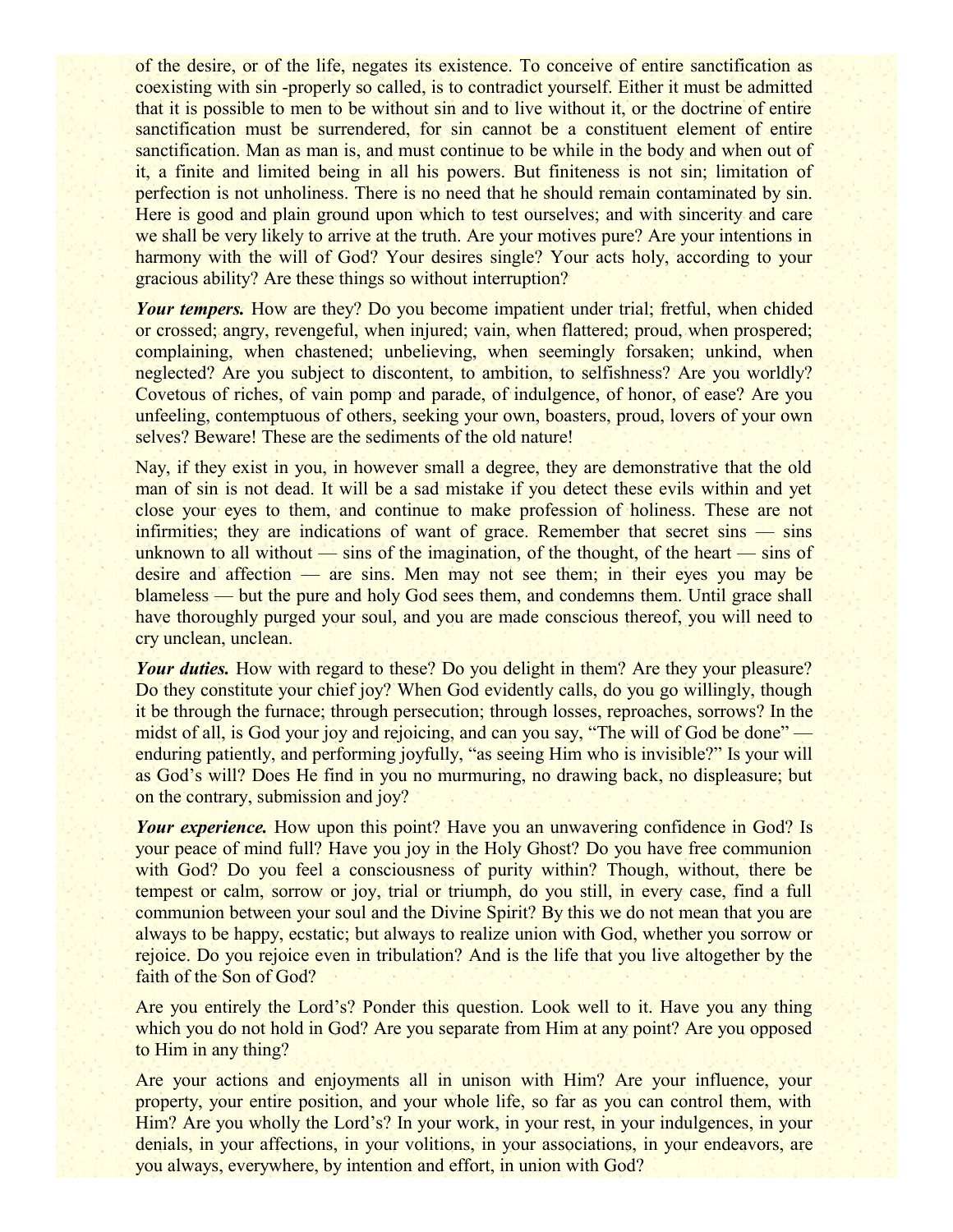If to the above questions you can with honesty return a favorable answer, then may you conclude that you are one with the Lord, that you are entirely sanctified.

These are severe tests, but they are not more searching than truth and honesty require. If you shrink from the ordeal, you furnish the best proof that you are cherishing a delusion about this high state. If they should seem to condemn you, be not discouraged. You are not therefore without hope.

You are still a child of grace, and what is wanting may be at the eve of completion. Only be faithful to yourself and allow no temporizing, no tenderness toward real faults, and all will yet be well.

# 10. HINDRANCES TO THE PRESENT ATTAINMENT AND PERMANENT RETENTION OF HOLINESS

**CAR THE REAL PROPERTY** 

Why is not this high and desirable experience generally attained by Christians? This is a point worthy of more extended consideration than can be bestowed upon it in this connection; yet here we may venture to suggest a few reasons. The two cardinal reasons were hinted at in the introductory chapter to this work; *a failure clearly to apprehend privilege*, and consequent insensibility to obligation. But these causes of neglect and immaturity arise out of others, and produce, in their turn, a complication of other and inferior hindrances. The reason why Christians generally are not entirely sanctified is not because it is not their privilege; not because they have sought for this great blessing earnestly and persistently, and have failed to attain; not because of the insufficiency of ordained means to bring them to its possession; not because they do not need it; not because God does not will it; not because the blood of Jesus was not shed for it; not because the Holy Spirit is not able to effect it; not because duty does not require it; none of these. It is not because Christians do not, on the whole, prefer holiness; not because they would not wish to be delivered from sinwardness; not because they are entirely without efforts in this direction. Most Christians, perhaps there are no exceptions, do have hours of deep and earnest solicitude, and crying to God; do mourn over their short-comings, and cherish habitual aspirations and longings after a higher state — a *state faintly apprehended, and fitfully sought after*. But they do not succeed, in a majority of instances, until near the close of life, perhaps in the very struggle of death, for many painful reasons, among which we may name particularly the following:

There is an obvious reason why this experience is not ordinarily attained at the same time that regenerating grace is; namely, the mind of the penitent is not turned to it distinctly at all; perhaps not one in a thousand ever thinks of it at that time. Their whole effort is directed to the gain of pardon and reconciliation. For this they pray, and weep, and mourn. The cry of their heart is, "God be merciful to me a sinner," "Save, or I perish." Their faith is kept upon this one object. Allowing, therefore, entire sanctification to be a distinct work, as we do, and allowing that its condition is faith, it is no marvel that it is not obtained at the same time as pardon. It is not asked for, it is not believed for; and so it is not, of course, bestowed.

His soul rests for the present in perfect peace. *Time passes on, temptation comes*, and now he feels an inward motion — the uprising of some unholy temper. This first motion to evil is followed by others of the same kind; and the young convert awakes to the fact that there are lurking enemies within him, seeking to bring him again into captivity. He is surprised to find that, though he cannot doubt his pardon, (if indeed the new discovery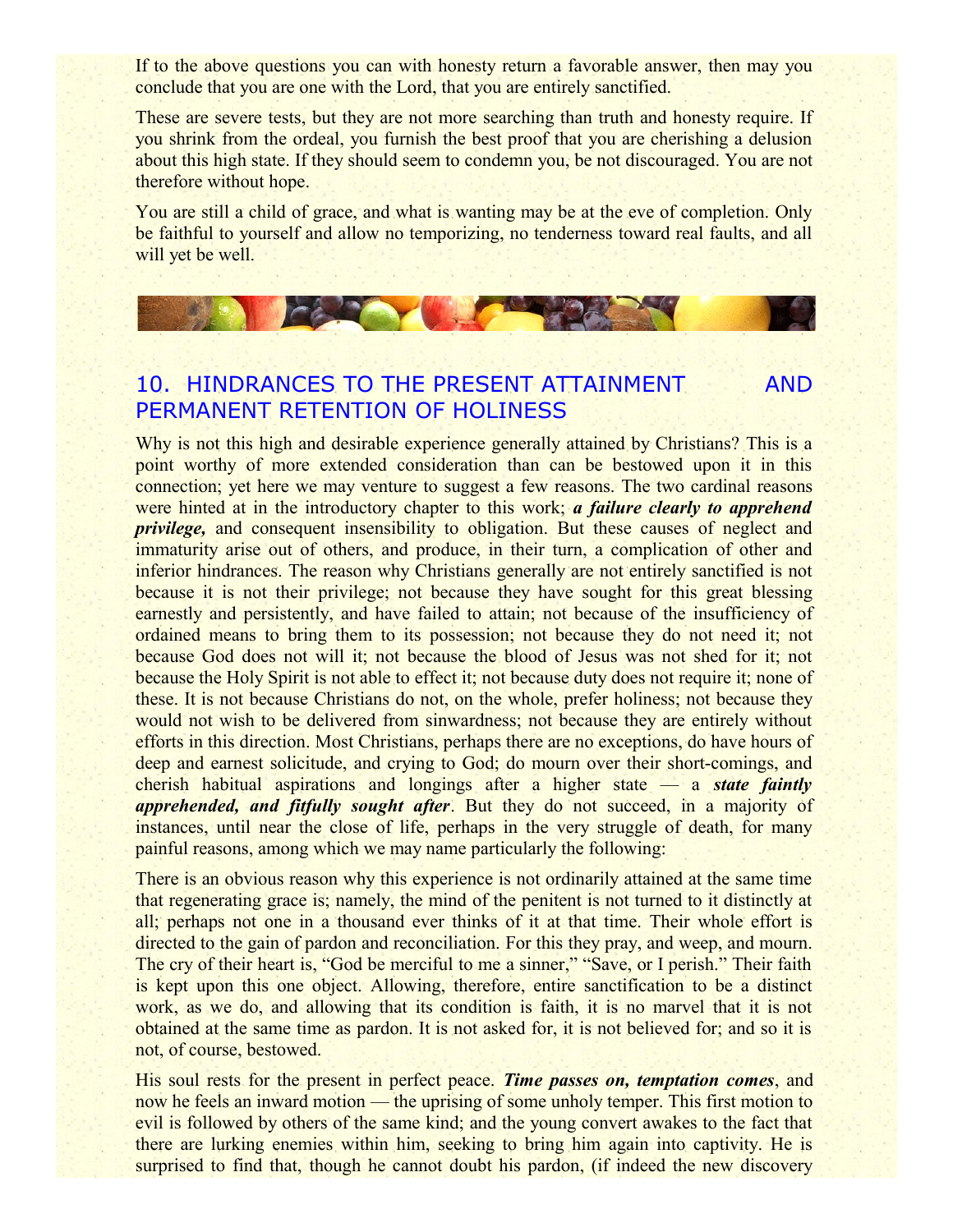does not awaken doubt,) and though conscious of the great change he has experienced, and though assured of the love of God, yet he is not entirely sanctified. He awakens to the consciousness of an evil lying deep within — entrenched in his very nature. The discovery brings distress. It is not enough that he is pardoned, he now feels that he must also be healed. But hindrances arise; and alas, but too generally, hindrances which long keep the enemy in possession of the heart, so as to disturb its peace, and divide its empire.

The first hindrance we shall name is that of *defective and unsound teaching*, and, consequent upon this, confused and incoherent views; as expressed in another connection, privilege is not apprehended, duty is not enforced. There is not sufficient plainness and simplicity in the teaching of the pulpit. The doctrine is too much taken from its connections, and presented in such a manner as to intimidate and confuse, rather than enlighten and encourage. The subject is mystified, and made to assume the character of the marvelous and impracticable; whereas it should be placed before Christians in simple earnestness, as a part of their common privilege and calling.

Without startling them with it as a far-fetched novelty, as a thing to be speculated about, it should be kept before them, in connection with other doctrines and duties, as the great point to which they are constantly to aim, and which, in the use of the means, they are to expect at any moment. Let it thus be insisted upon in simple, honest earnestness, and multitudes will seek and find the blissful experience.

2. A great hindrance has arisen to the progress of this work from the manifest *extravagances and inconsistencies of some* who make a profession of it — extravagances more in language than conduct, evincing ignorance, pride, and presumption; and inconsistencies of life and temper, convicting them either of hypocrisy or delusion. These causes have done much to disgust and injure honest and sincere minds, occasioning them to look upon the whole subject either with doubt or fear.

Identifying the doctrine and experience of holiness with the imperfections and improprieties alluded to above, and attaching, as a consequence, a kind of prejudice to the profession, many have turned away from the whole subject with a strong distaste, if not absolute disgust. This is not excusable. We do not apologize for it. But it is not unnatural that it should be so.

*What are called schools have been formed*: a class of Christians have separated themselves from their brethren, and this has brought them and their profession into discredit. We must believe it has greatly, though we are convinced not intentionally, injured this work of God. Their influence among their brethren is impaired, and what of good is in them is lost.

But having thus candidly admitted a great hindrance as originating with those who profess this grace, we must, with equal candor and no less pain, record another and more fatal hindrance, coming from the ranks of Christians making no such profession. Some of these, having become prejudiced against the doctrine, and particularly against the profession, from the causes above alluded to, have indulged in a spirit and strictures both discreditable to themselves and injurious to others; in some cases bestowing upon the whole subject sneers and contemptuous epithets, and so grieving the Spirit of grace, and discouraging and absolutely intimidating those who would seek and enjoy its blessed experience.

But the great hindrance is in ourselves; we are not willing, we will not consent. We speak of Christians generally. Many Christians seem desirous to get along with *as little religion as possible*, just so they may not forfeit them. Hope; others have higher aims; they wish to be exemplary, and will not be satisfied without the comforting influence of the Spirit; but the number is comparatively small who honestly desire, and earnestly endeavor after, entire consecration — after all the mind that was in Christ. Satan may not be tolerated, but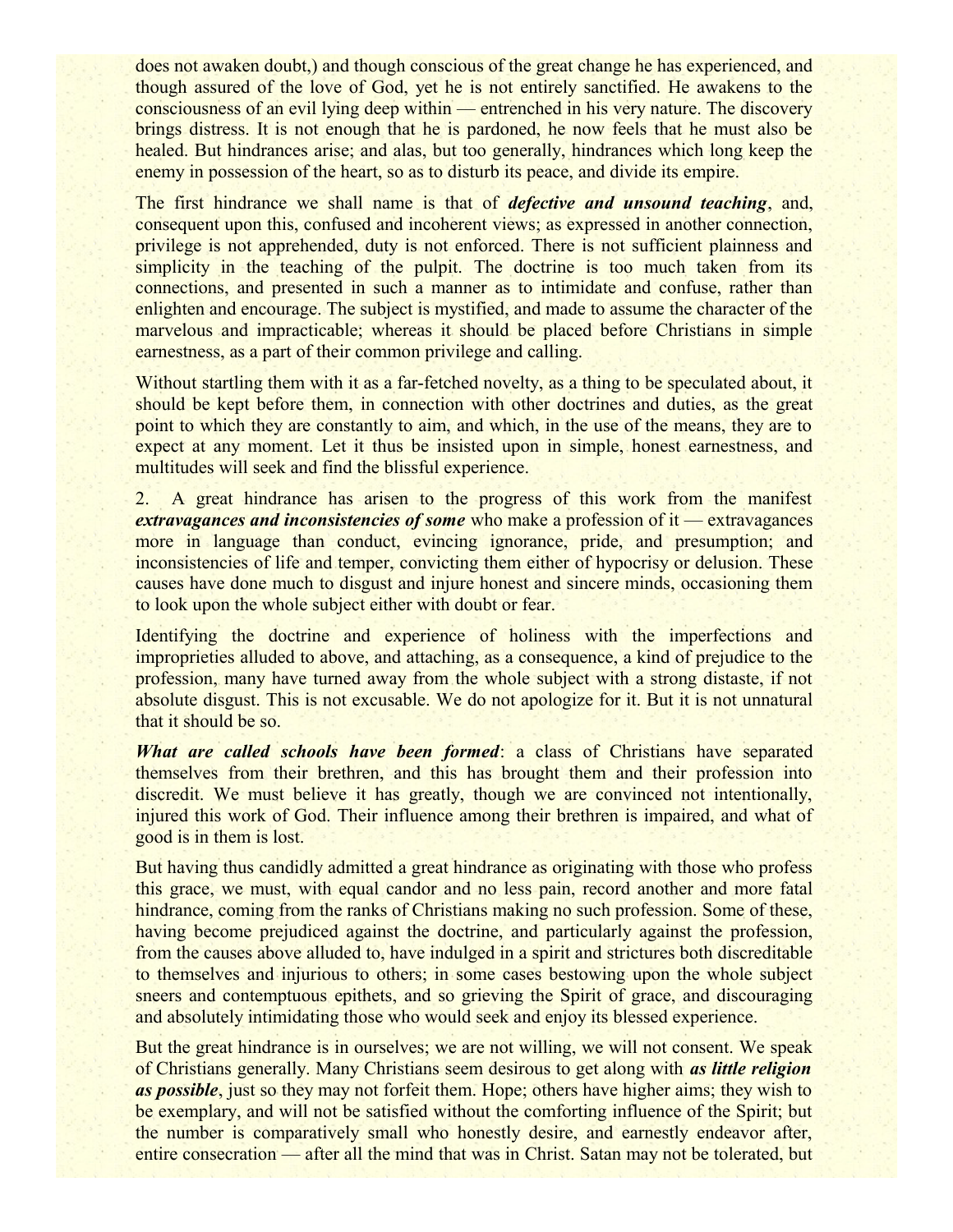Christ does not reign without a rival. Self assumes a part of the government; and while we would not for any consideration allow Satan to divide the sovereignty with Christ, we most earnestly contend to divide it ourselves. What a fatal mistake! How much of loss and unhappiness it causes to ourselves! How much of good it prevents with regard to others! We must have a little of our own will with regard to our property, our time, our indulgences; we must spare some of our lusts, not quite put them to death; we cannot quite consent that the Lord should be all in all; in most things He may govern, but in some (minor things, to be sure) we must have it our own way. Here is the great cause why we do not become wholly the Lord's — we cannot quite crucify self.

Consider what is required of you; ponder well your responsibility; and with your eye upon the present, and your mind upon the future, act nobly your part. Contend for the mastery. Other hindrances than those named may appear; doubtless this will be so. But what then? Shall they prevail? Duty is plain. Privilege is manifest. A thousand voices urge you forward. An Omnipotent hand is at your command. Go forward. The greater the hindrance the greater the triumph, and the more glorious the reward. Be animated to effort, and may you prevail! Remember in whom is your strength, and doubt not.

## 12. MOTIVES TO ENTIRE HOLINESS

ICA LOCAL COMP

Motives to holiness! Where shall we not go to find them! What direction shall we take to elude them? Are they not everywhere? Do they not come down from the heavens, and spring up from the earth? Do we not feel them within; and behold them without us? Is there any thing that has a voice that does not enforce them? Do not even mute and dumb things urge them, with silent but persuasive eloquence? What is heaven but an eternal monument of its glory? What is hell but a terrible and endless declaration of its necessity? The happiness of the former and the anguish of the latter equally impress it upon the hearts of thoughtless mortals. Indeed, turn where we will, whether to time or eternity, to the throne or the abyss, a million arguments commend it to us, a million preachers urge it upon us.

If the fabric of the universe and the history of Providence unite to impress a single great lesson upon mankind, it is that which is considered in these pages — the beauty and utility of holiness; if they combine to constitute one great motive, it is a motive to holiness. But for the deep-seated perversity of our fallen nature, nothing more would be requisite; the sermon of a ceaselessly-preaching universe would prove effectual; Providence would not teach in vain; the cry that comes from above and beneath, from within and without, as from the grave and the judgment, from heaven and hell, and from all regions, and from all beings, admonishing us in solemn language, "Be ye holy," would sink deep into our hearts. Alas! We have no ear for the solemn discourses; the great sermon proceeds; and we heed it not. God preaches in all nature, in all providence; we hear Him not. Death, and judgment, and eternity, and heaven, and hell, prolong the discourse; but we close our ears against them. Our own hearts take up the theme, and every throb enforces it; but we smother the voice, and will not hearken.

But, reader, turning away from these general reflections, let us invite your attention to a few, a very few, of the motives we desire particularly to bring to your consideration.

1. What ought to be an irresistible motive to holiness is found in its own essential nature, *its intrinsic excellence and glory*.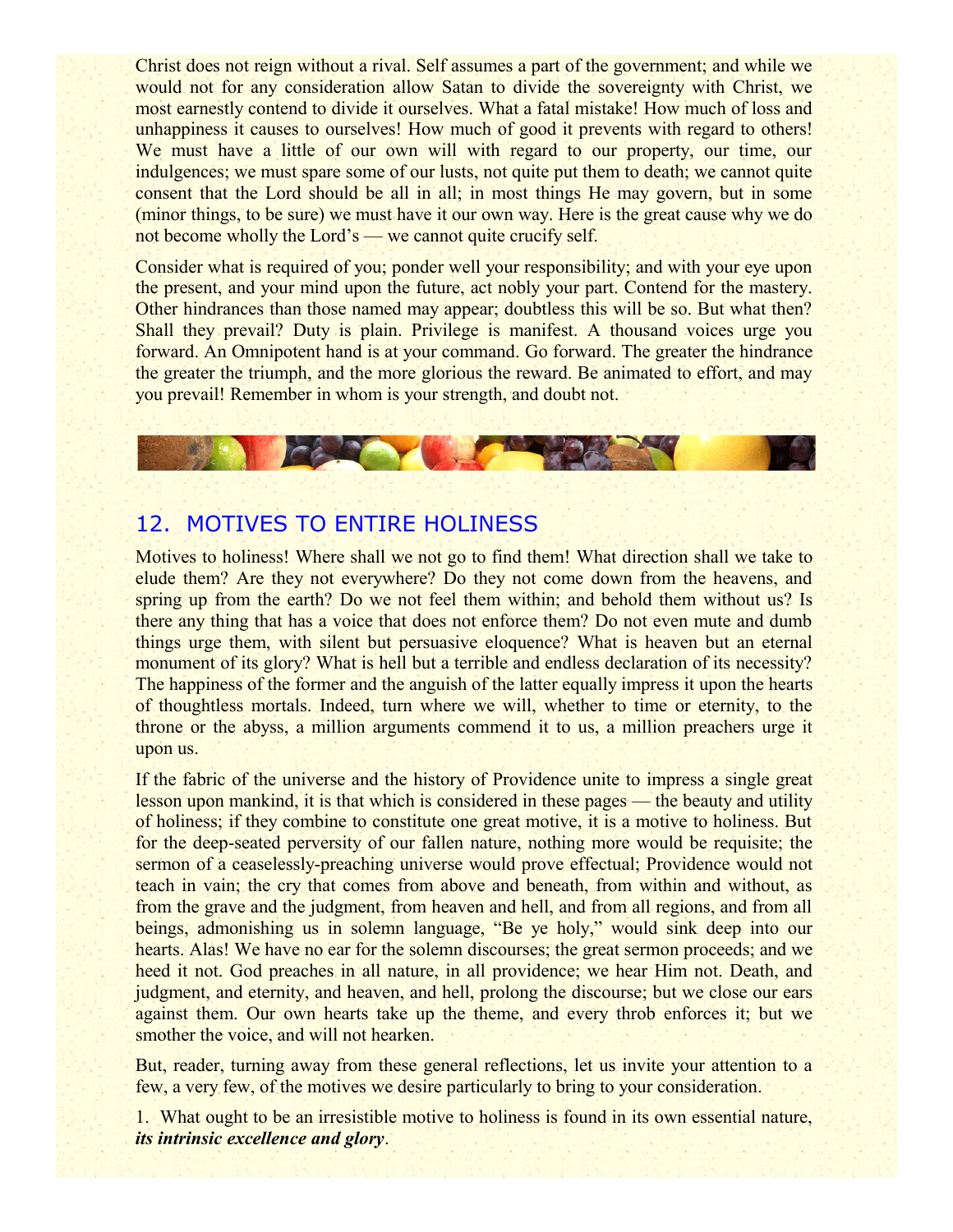Are single virtues, separate and alone, worthy of love — entitled to the homage of our hearts, as fidelity, charity, filial affection? Do ye yield to these an involuntary admiration wherever found? How much more should we esteem the constellation of all virtues in a single heart! If we pause to contemplate with delight a solitary grace, blooming alone amid a desert waste, with what greater delight should we behold an oasis, where all the graces bloom in perfection of beauty together, shedding their blending fragrance over one lovely spirit!

What would you not give if that spirit were yours? If it might be purchased, would worlds, were they in your possession, be too great a price? You attach value to wealth, beauty, learning, good name, happiness. It is well. These are all desirable; but how less than dust in the balance are they compared with conscious, inviolable virtue! Would you not prefer to be the hero of a single virtue, rather than conqueror of the world? — a martyred Paul, shining in radiant vestments, rather than a bloody Alexander, dazzling with the splendors of conquest? Why do you attach the idea of beauty and glory to angels? Is it not because they are holy — because they love with perfect love, adore with perfect adoration, and glow with perfect fervor? If they sing sweetly, is it not because they feel purely? Is it not holiness which spreads joy over all the celestial regions? Which causes the gush and rapture of the skies? Which kindles the luster and awakens the song of heaven? Which suffuses the very spirit of Jehovah with His ineffable glory, and the spirits of all His holy worshippers with inexpressible and everlasting bliss? Surely, if this be so — and who can doubt it? — we are correct when we assume that there is, in the very nature of holiness, an infinite motive to its gain. Rubies are not so precious, and nothing that can be desired can be compared unto it.

2. But if holiness is urged upon us from a consideration of its own intrinsic excellence, much more is it from the fact that *God requires it*. Let us pause here, for one moment, and take in the impression of this truth. God not only prefers that we, His creatures, should be holy, but He requires it; his authority commands it. Who ever resisted His command and prospered? Reader, know you not that God is now speaking to you? Will you hearken? What does He say? Hear him, and ponder: "Be ye holy, for I the Lord your God am holy." Is this God's speech? What does it require of you? Do not, at your peril, hasten away: Do not treat it with contempt. Remember who it is that speaketh. What will you say to Him? He commands you to be holy. What will you answer him? You must answer.

Will you refuse? Look well to your position. Project your thoughts forward; let your mind take in what surrounds and what lies before you, and answer to yourself the question. Can you afford to be indifferent, or even for a moment longer fail of your privilege? Let your decisions be reached in the presence and under the eye of God.

3. The interest of your Master's cause requires it; and the common glory of the Father, the Son, and the Holy Ghost. *How can we glorify God fully without* entire consecration and perfect conformity to his entire mind and will? Will not every manifest, nay, even every secret defect, mar and sully the cause and honor of our Redeemer? We are His witnesses, called to be the lights of the world: "If the light that is in us be darkness, how great is that darkness!" Men will take knowledge of us, and thence draw their conclusions; the consequences will not terminate with ourselves; they will reach forward to the vitals of the cause.

The lives of Christians, practical exponents as they are of the principles and spirit of our religion, are among the great agencies for the conversion and sanctification of the world. Books and sermons may be resisted; even tears and entreaties may be despised; but the silent and unostentatious influence of holy lives will speak a language to the heart it cannot easily gainsay, a language which will sound on when we sleep in the dust. The dim tracery of words will be washed away and effaced from memory; but the deep lines of a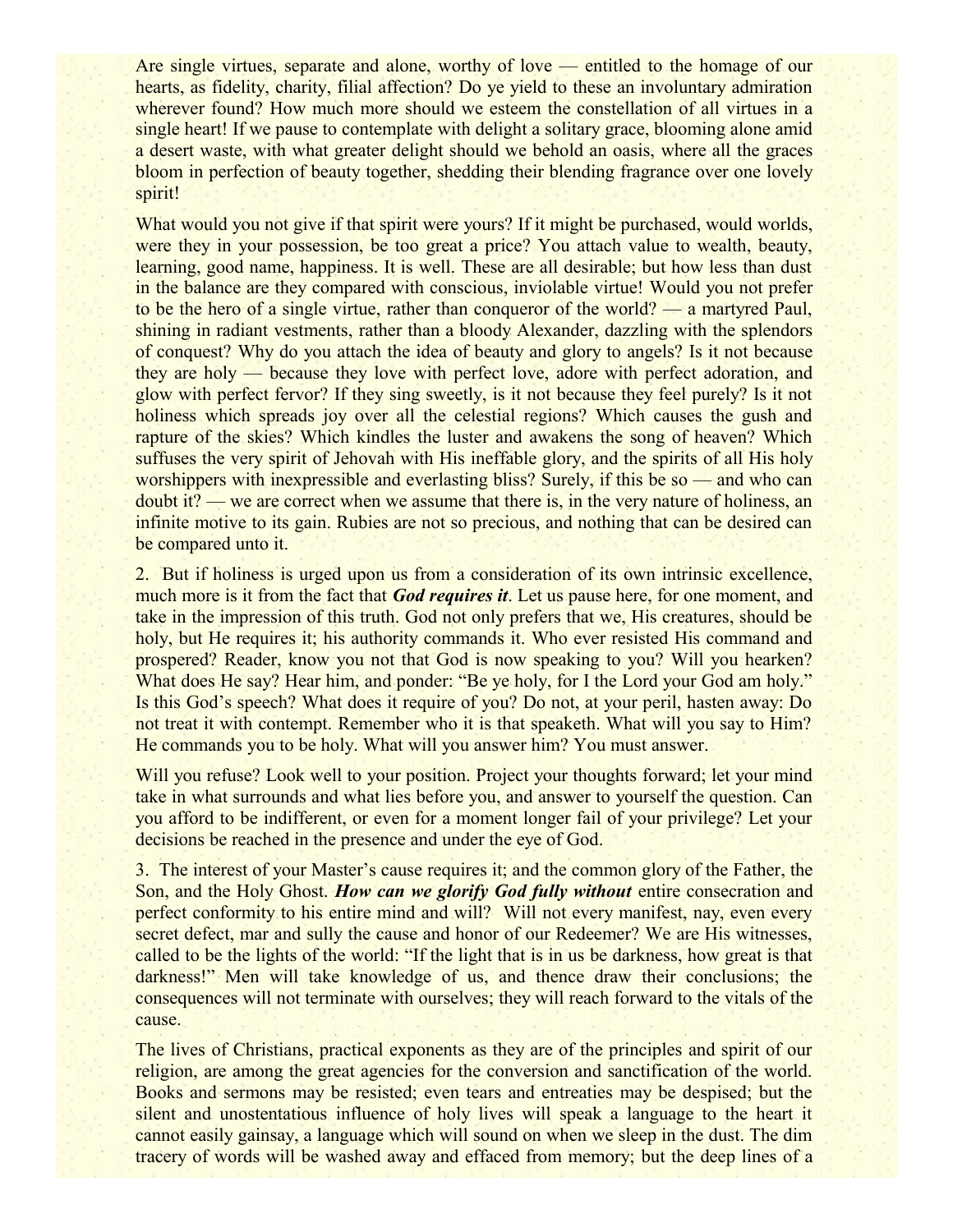beautiful example, chiseled into the heart, will remain forever.

It is holiness, not the profession of it, that will give us influence both with God and men: winging our prayers with faith, and our counsels with wisdom, deriving power from above, and sending out from us currents of influence through the earth.

4. But especially we derive motives to a higher life and more entire consecration from the circumstances which surround us.

Never, since the beginning, as we believe, was there a more interesting, a more important period, than the present moment. Contemplated in any aspect, it is pregnant and portentous: a grand culminating point is undoubtedly approximating; never, therefore, did the Christian Church need to be so wide awake, so much alive, as now. Like a majestic vessel riding into harbor under the pressure of a fierce storm and full sail, the world seems nearing the port of destiny; she needs now, if ever, experienced and skilled hands to bring her safely and speedily to the mooring. The great harvest is ripe, waving with worldwide expanse. Sturdy reapers are wanted. The materials are gathered, and the temple is rising up out of the midst of them — builders are in demand.

The Church is not ready to meet *the demands of the times*. And her want is in a vital point, it is radical — at the heart. Not that she is more deficient now than formerly. This we do not believe. We are not of those who ask, "Why were the former days better than these days." The Church of Christ, if we judge correctly, was never more vital than at the present moment; but her demands have increased more rapidly than her piety. Extraordinary times demand extraordinary means. Napoleon overran and subjugated Europe with his veteran legions; but they stood still before Wellington, they were not ready for the crisis at Waterloo.

Now is the time when every soldier of Jesus should be at his post, should have on the whole armor, should do valiant battle for the Lord, proving himself a man. See how God has honored us; what a breach He has given us to fill! O that we may feel our mission, and rise up and gird ourselves to honor it! Now the world wants men, full-grown Christian men, not babes or dwarfs. The man who will dignify his position at this crisis, or even hereafter, must be worthy of it. If we would do anything, men of God — if we would not be ciphers in the glorious strife — if we would not die without offspring — we must prepare for the portentous day in which God has seen fit to give us existence. Every thing now is in earnest. Quick time is the watchword. What we do must be done quickly; a moment, and the opportunity rushes past us; a moment, and we are gone; a step, and the grave contains us. If we would make impression for God, for man, we must strike now. O that we could awake and see and feel the mighty verities thronging around us, and display for once that noble and glorious spirit which becomes sons and daughters of the Most High! Every thing else will perish. Our fortunes, our heroic deeds, our distinctions these will all sink down to be remembered no more; what we do here, and in this cause, will live forever; the waves we create here will roll on in widening circles through eternity.

5. And let us look away for a moment into that glorious eternity; is there no motive here? How evanescent and transient are all things beneath the sun! You may live without holiness here — you cannot hereafter. Would you see the value of holiness, linger here. Pursue the upward destiny of a soul brightening under the smile of God forever, see its ever-increasing and unfolding beauty, hear the ravishing melody of its triumphant song. The ages flee away; but mightier than decay, stronger than death, the soul lives on, ascending, widening its circle, becoming more and more like God, and losing itself ever in his ineffable radiance. Such is *the destiny of a soul washed in the blood of Jesus.*

Behold, on the other hand, a soul darkening under the frown of Jehovah. Ages fly away: